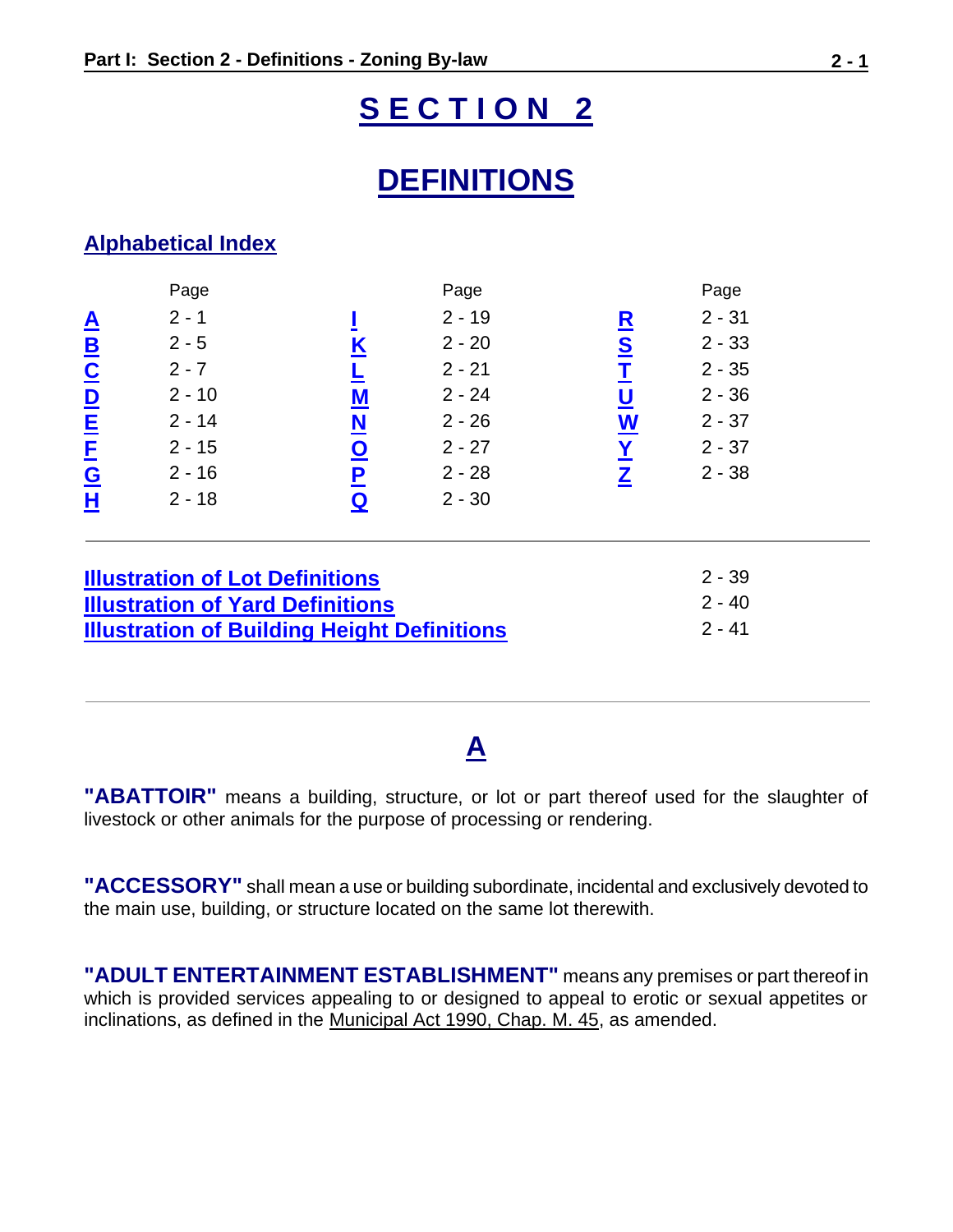**"AGGREGATE SALE/STORAGE USE"** means the use of land for the storage or sale of sand, gravel and other similar materials.

**"AGRICULTURAL IMPLEMENT SALES ESTABLISHMENT"** means land, structures or buildings used for the display and sales of new and/or second hand farm implements and includes the servicing, repair, cleaning, polishing, painting and greasing of farm implements, the sale of accessories and related products and the leasing or renting of farm implements.

**"AGRICULTURAL PROCESSING ESTABLISHMENT"** means the use of land, buildings and structures for the processing and storage of agricultural produce, such as a feed and grain mill.

**"AGRICULTURAL SERVICE ESTABLISHMENT"** means an establishment other than a motor vehicle use, that provides a non-personal service or craft which supports the agricultural industry, including but not necessarily restricted to: farm drainage and excavation; well drilling; contracting and trades related to farm buildings, structures and equipment; custom spraying; tillage; planting and harvesting services.

**"AGRICULTURAL USE"** shall be the use of land, buildings and structures for the growing of field crops, berry crops, tree crops, flower gardening, truck gardening, maple syrup production, nurseries, aviaries, apiaries; farms for the grazing, breeding, raising, boarding or training of livestock; the breeding and raising of poultry including the storage and sale of such produce, crops, livestock or poultry on the same lot provided however that no retail store or commercial building is maintained other than a roadside stand or an accessory farm produce outlet having a maximum floor area of **18.5m<sup>2</sup>** .

**"AGRICULTURAL SUPPLY ESTABLISHMENT"** means the use of land, buildings or structures for the sale and/or storage of seeds, fertilizers, farm equipment or other goods or materials used in agriculture.

**"AGRO-FORESTRY"** means the cultivation of trees for commercial purposes.

**"AIRPORT"** means the use of land licensed by Transport Canada for the landing and take-off of commercial and/or private aircraft and shall include any buildings or structures accessory thereto.

**"AISLE"** means the area used by motor vehicles for access to and from all off-street parking spaces.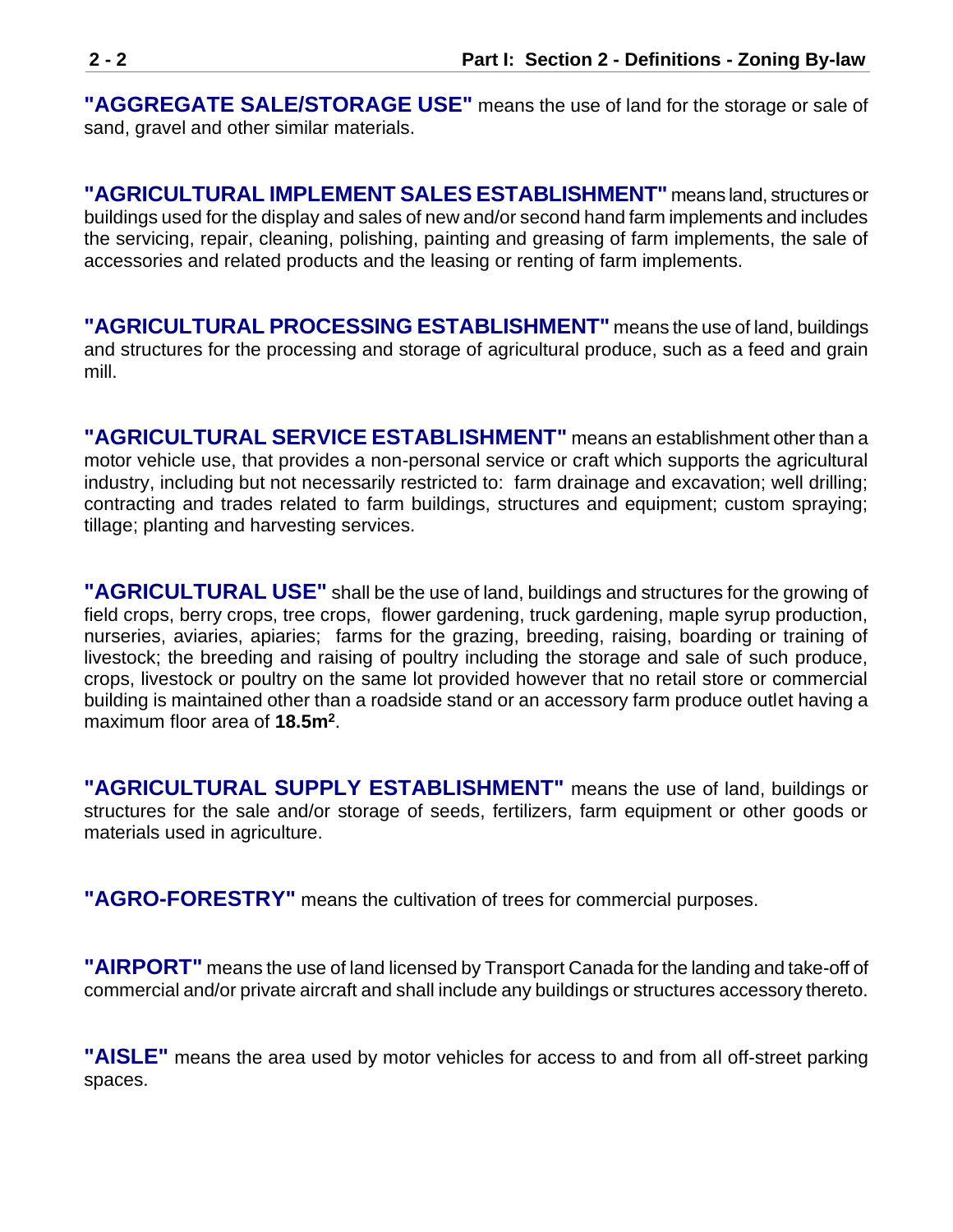**"AMENITY AREA"** means an area or areas within the boundaries of a lot or within a building, intended for use for recreational or aesthetic purposes and may include landscaped open space (which may be in a building), terraces and balconies (if provided to all occupants), roof decks, swimming pools and accessory showers and change rooms, saunas, exercise rooms, hobby/workshops and games rooms, communal lounges, meeting rooms, children's play areas, playgrounds, court facilities and any other areas of the lot or building which may be used for recreational or aesthetic purposes, but does not include any driveway, parking area or fire access way.

**"AMUSEMENT ARCADE"** means a commercial recreation establishment where more than **3** amusement game machines are available to the public.

**"ANCILLARY USES"** means land uses which are supportive of, subsidiary or supplementary to the principal permitted uses (i.e., restaurant use in an industrial area).

**"ANIMAL HOSPITAL"** means a building and land where animals are treated by a veterinarian and may include the following facilities: a reception area; an examination room/treatment area; a pharmacy; a laboratory; a library; radiology equipment; supplies for the administering of anaesthesia; surgical preparation area; operating room; and provisions for the confinement and long term treatment of animals. An animal hospital may include facilities for the performance of an autopsy.

**"ANIMAL SHELTER"** means premises used for the care of lost, abandoned or neglected animals and operated by a public or semi-public authority or by a non-profit private organization.

**"ANTENNA"** means the use of land, buildings or structures for the purpose of sending or receiving electromagnetic waves.

**"APIARIES"** means facilities designed for the keeping of bees.

**"AQUACULTURE"** means the cultivation of freshwater and marine organisms for human consumption or use.

**"ART GALLERY"** means a building or part thereof where works of art such as paintings, sculpture, pottery, glass and weaving are displayed for public viewing and may include sales of art and/or art supplies.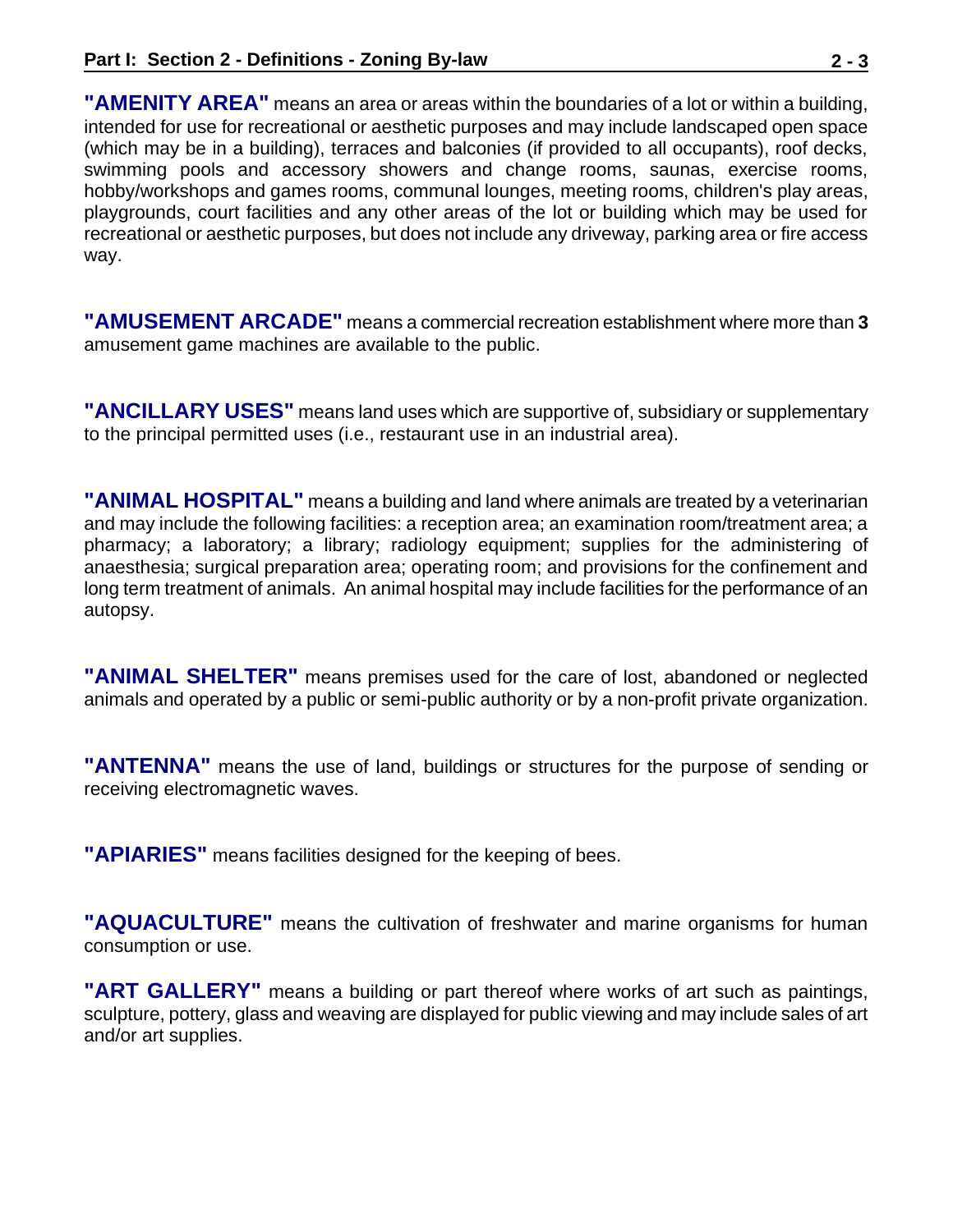**"ASPHALT OR CONCRETE BATCHING PLANT"** means an industrial establishment used for the production of asphalt, or asphalt products used in building or construction and includes facilities for the administration and management of the business, the stockpiling of bulk materials used in the production process or a finished product manufactured on the premises and the storage and maintenance of required equipment, but does not include the retail sale of finished asphalt. **"PORTABLE ASPHALT PLANT"** means a temporary asphalt batching plant established for a public road project.

#### **"ASSEMBLY HALL"** (see ["Auditorium"](#page-3-0))

**"ATTACHED"** means a building otherwise complete in itself which depends for structural support, or complete enclosure, upon a division wall or walls shared in common with an adjacent building or buildings. Buildings connected by a breezeway or similar structure shall be deemed to be attached.

**"ATTIC"** means that portion of a building situated wholly or partly within the roof of such building and which is not a one-half storey.

**"AUCTION ESTABLISHMENT"** means a business engaged in the retail sale of articles or goods to the members of the public bidding the highest offer for the articles or goods during the sale proceedings.

<span id="page-3-0"></span>**"AUDITORIUM"** means a building or structure where facilities are provided for athletic, civic, educational, political, religious or social events. This definition may include an arena, community centre, gymnasium, stadium, theatre or similar use and may include an assembly hall.

**"AUTOMOBILE REPAIR ESTABLISHMENT"** shall mean a building and/or lot used for the servicing, repair, cleaning, polishing and greasing of motor vehicles and may include vehicular body repair and repainting, but shall not include any other automotive use defined in this By-law.

**"AUTOMOBILE SALES AND RENTAL ESTABLISHMENT"** means a building and/or land used for the display and sale of new and/or second-hand motor vehicles and may include the servicing, repair, cleaning, polishing, painting and greasing of motor vehicles, the sale of auto accessories and related products and the leasing or renting of motor vehicles.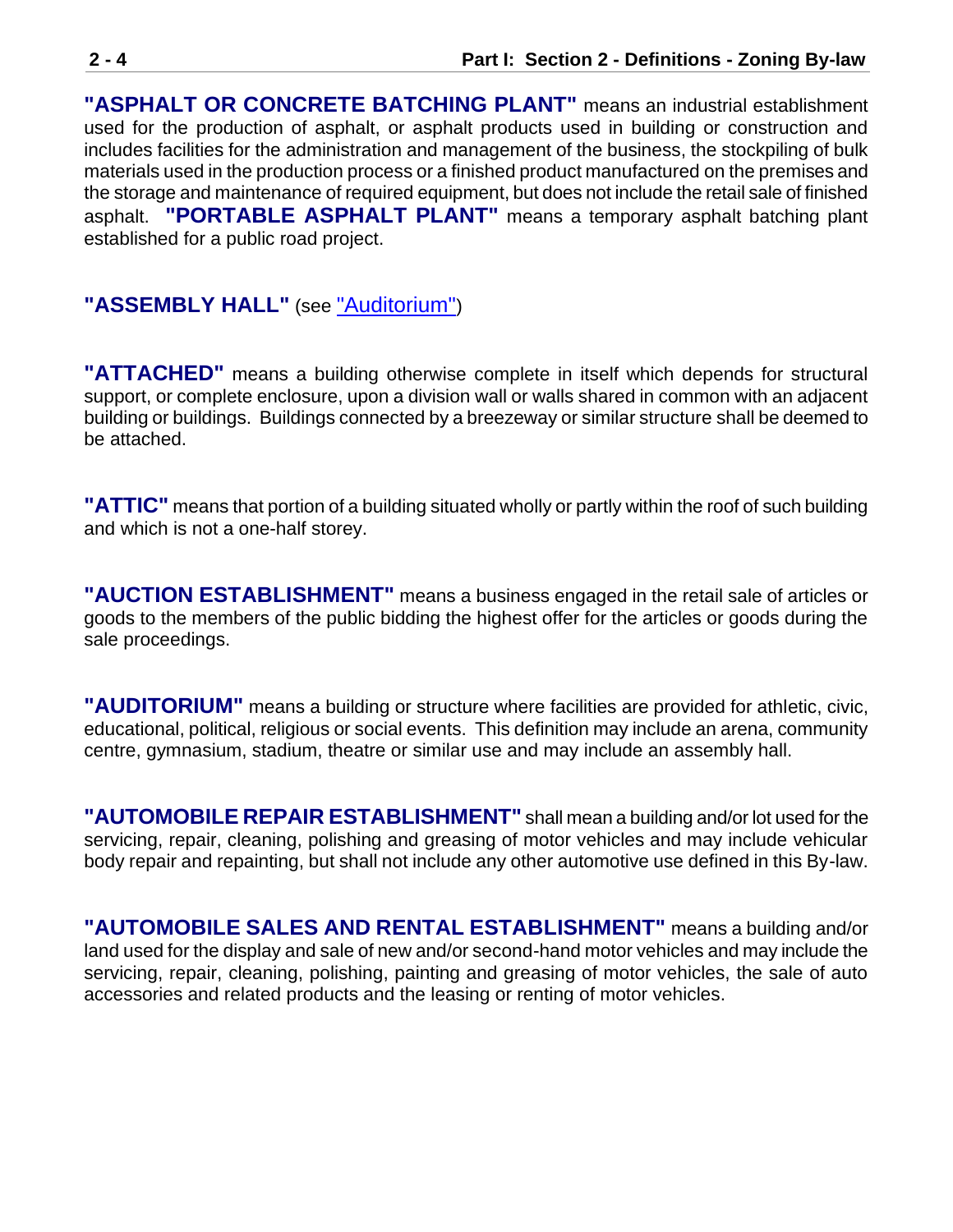**"AUTOMOBILE SERVICE STATION"** shall mean a building and/or lot used for the sale of fuels for motor vehicles and may include the servicing, repair, cleaning, polishing and greasing of motor vehicles and the sale of automotive accessories and related products.

**"AUTOMOBILE WASHING ESTABLISHMENT"** means a building and land used for the washing or cleaning of motor vehicles including self service and may include the sale of fuels to motor vehicles.

**"AUTOMOBILE WRECKING ESTABLISHMENT"** means a building and/or land used for the wrecking or dismantling of motor vehicles and for the storage and sale of scrap material, salvage and parts obtained therefrom.

### **B**

<span id="page-4-0"></span>**"BAKERY"** means a building for producing, mixing, compounding or baking bread, biscuits, cakes or other baked products.

**"BAKE SHOP"** means a retail store where bakery goods are offered for sale, some or all of which may be prepared on the premises.

**"BASEMENT"** means that portion of a building partly underground. *(48/2017)*

**"BED AND BREAKFAST ESTABLISHMENT"** means a home occupation within a single detached dwelling in which no more than **3** guest rooms are made available by a resident of the said dwelling for temporary accommodation of travellers. Meals or food are served only to overnight guests. The definition does not include a convention facility, hotel, motel, boarding house or restaurant.

**"BINGO HALL"** shall mean buildings or structures used for the playing of bingo games which are regulated by the Alcohol and Gaming Control Commission and the Criminal Code of Canada as amended from time to time.

**"BOAT HOUSES"** shall mean a building or structure near a watercourse that is solely used for the storage of boats and articles related to boating and shall not include any dwelling unit or form of related commercial use.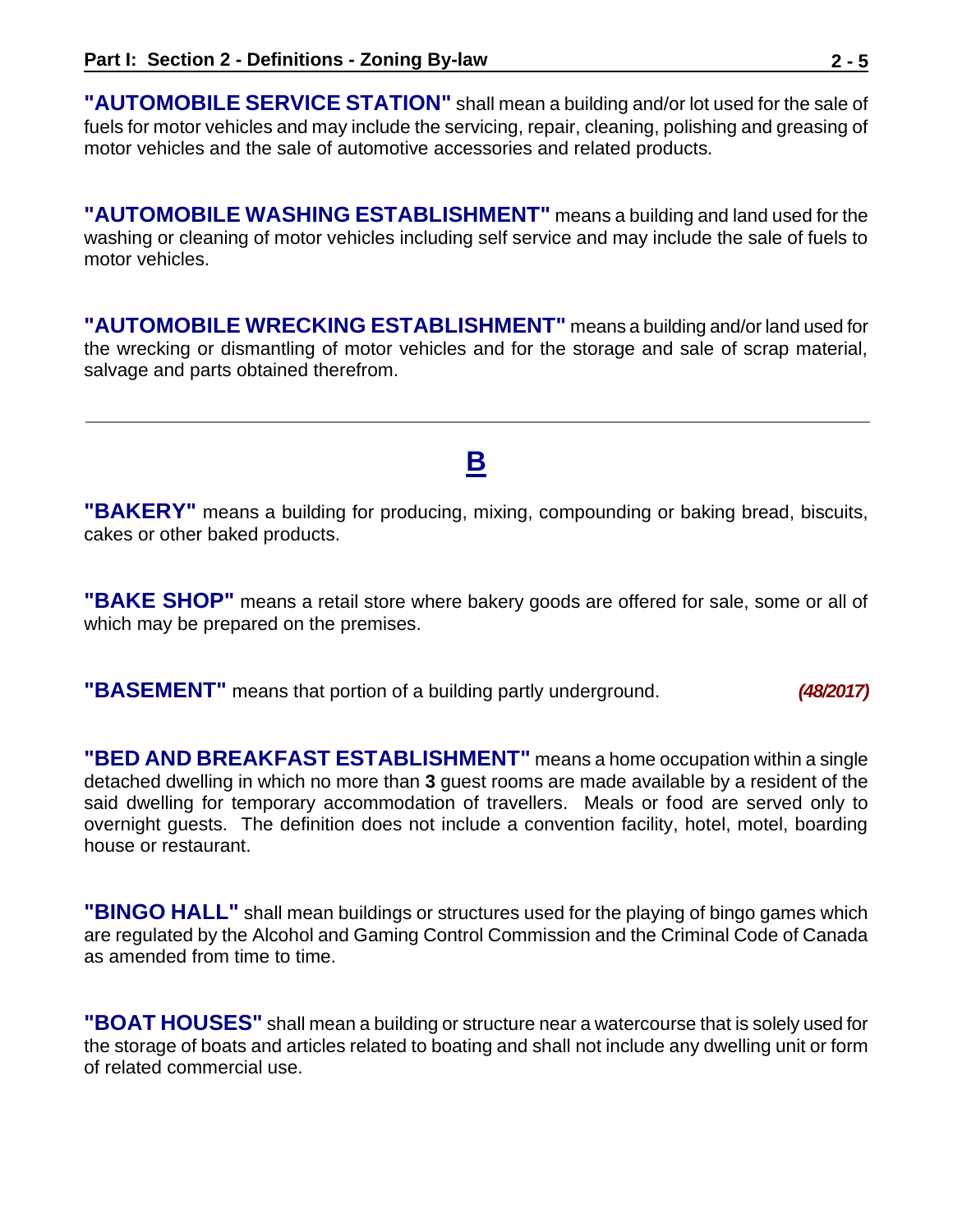**"BODY MASSAGE PARLOUR"** means any premises or part thereof where a body massage is performed, offered or solicited in pursuance of a trade, calling, business or occupation, but does not include any premises or part thereof where the body massages are performed for the purpose of medical or therapeutic treatment and are performed or offered by persons otherwise duly qualified, licensed or registered to do so under the laws of the Province of Ontario.

**"BUILDING"** means a structure whether temporary or permanent, used or intended for sheltering any use or occupancy but shall not include a boundary wall, fence, travel trailer, camping trailer, truck camper, motor home, or tent. This definition includes a roof supported by columns or walls.

**"BUILDING AREA"** means the maximum above-grade projected area of a building measured from the centre line of common walls and from the exterior face of all other walls and includes enclosed porches and verandahs, but excludes steps, terraces, open or uncovered porches or verandahs, cornices and a podium or deck above an underground or below grade parking area provided such podium or deck is designed and used for landscaped open space purposes.

**"BUILDING ENVELOPE"** means the portion of a lot remaining after the required front, rear and side yards have been provided**.**

**"BUILDING HEIGHT"** means the vertical distance between the average finished grade level and the highest point of the building proper, exclusive of any accessory roof structures such as antenna, chimneys, steeples or towers.

**"BUILDING, MAIN"** means the building or buildings designed and/or intended to accommodate on a lot the principal use(s) permitted by this By-law.

**"BUILDING OR CONTRACTING ESTABLISHMENT"** means a premises used for the purposes of undertaking or managing activities engaged in maintaining and building new structures, or works, additions or renovations and typically includes the offices of general building contractors, specialized trades and building maintenance services such as window cleaning and extermination services and may include a showroom and/or display area open to the general public. Also included is the prefabrication of building equipment and materials and wrecking and demolition contractors= offices, but does not include salvage yards.

**"BUILDING SUPPLY ESTABLISHMENT"** means a building or structure in which building or construction and home improvement materials are offered or kept for retail sale and may include the fabrication of certain materials related to home improvement.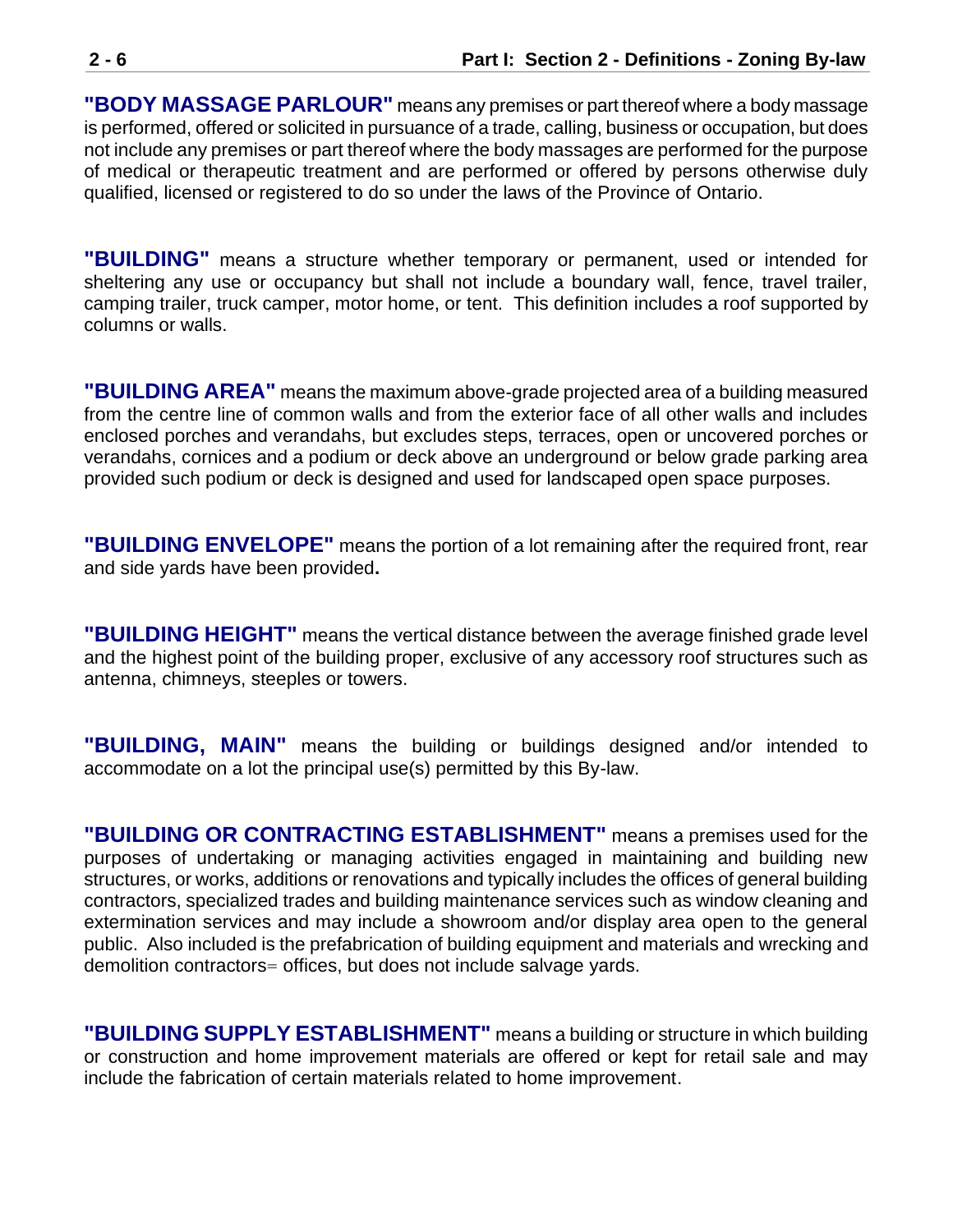**"BULK FUEL DEPOT"** means the use of land, buildings or structures for the purpose of storing fuels for distribution.

**"BULK RETAIL SALES AND RENTAL ESTABLISHMENT"** shall mean a commercial establishment that stores large quantities of goods or merchandise, and sells such goods or merchandise as a retail business to the general public from this location. Examples of this type of use include furniture, carpet and home appliance sales establishments.

<span id="page-6-1"></span>**"BULK SALES ESTABLISHMENT"** means the use of land, buildings or structures for the purpose of buying and selling lumber, wood, building materials, feed, fertilizer, and allied commodities, but does not include manufacturing or processing.

**"BUS DEPOT"** means a facility for the boarding and de-boarding of passengers from inter-city and intra-city buses and may include ancillary commercial facilities, a public washroom, rest area, bus ticket sales area and offices for building supervisory or building maintenance personnel.

## **C**

<span id="page-6-0"></span>**"CGD- CANADIAN GEODETIC DATUM"** means the standardized survey base used in Canada to establish vertical control, and is expressed as elevations above sea level.

**"CALL CENTRE"** means a building or part of a building where telephone calls, emails, faxes or other similar communications are placed or received, in high volume for the purpose of sales, marketing, customer service, telemarketing, technical support or other specialized business activity.

**"CAMPGROUND"** means land used for the parking of travel trailers, tent-trailers, tents or similar transportable accommodation, but not including a mobile home as defined in this By-law.

**"CANOPY"** shall mean a roof free of enclosing walls, over an entrance to a building or a gasoline pump island.

**"CANTILEVER"** means a projecting beam or structure supported at only one end.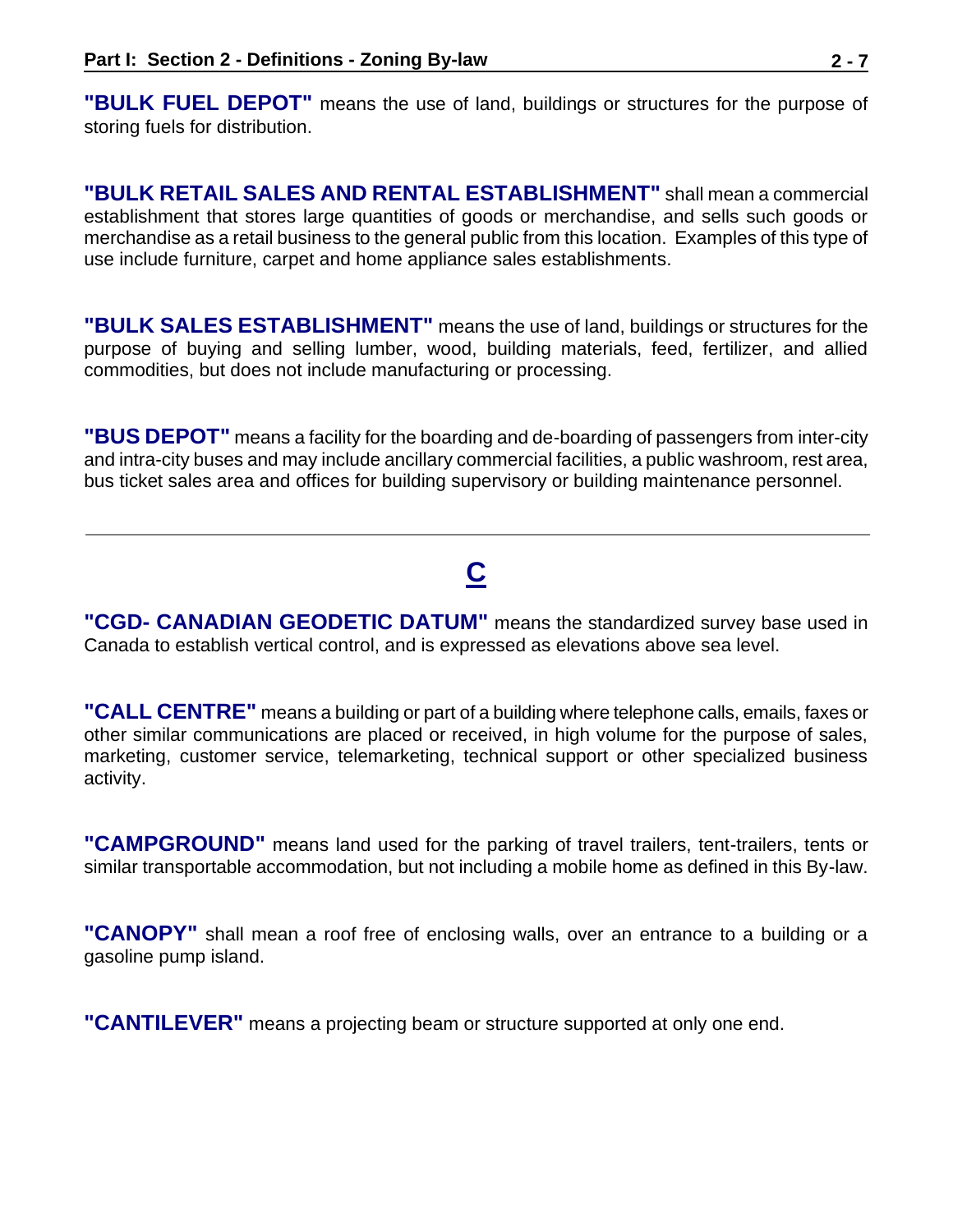**"CARPORT"** means a detached or attached covered structure used for the storage of passenger motor vehicles wherein neither servicing for profit is conducted nor storage of commercial vehicles in excess of **3,000kg** gross weight occurs. The roof of said structure shall be supported only by piers or columns so that a portion of its wall area is unenclosed.

**"CATERERS ESTABLISHMENT"** means an establishment in which food and beverages are prepared for consumption off the premises and are not served to customers on the premises or to take out, but does not include a restaurant.

**"CEMETARY"** means land that is set apart or used as a place for the internment of the dead or in which human bodies have been buried. "Cemetary" may include a structure for the purpose of the cremation of human remains and may include facilities for storing ashes of human remains that have been cremated or the internment of the dead in sealed crypts or compartments.

**"CHARITY CASINO"** shall mean buildings or structures managed and operated by the Province of Ontario for games of chance for the benefit of charities and are regulated by the Alcohol and Gaming Control Commission as authorized under the Gaming Control Act, 1992, as amended from time to time and the Criminal Code of Canada as amended from time to time.

**"CHURCH"** (see [Place of Worship\)](#page-28-0)

**"COMMERCIAL CASINO"** shall mean buildings or structures used for games of chance which are regulated by the Alcohol and Gaming Control Commission as authorized under the Gaming Control Act, 1992, as amended from time to time, and the Criminal Code of Canada as amended from time to time.

**"COMMERCIAL FISHERY"** shall mean the activities incidental to commercial fishing in Lake Huron by the proprietors and employees and including the repairing, treating, and drying of the proprietor's nets, but not including retail sales.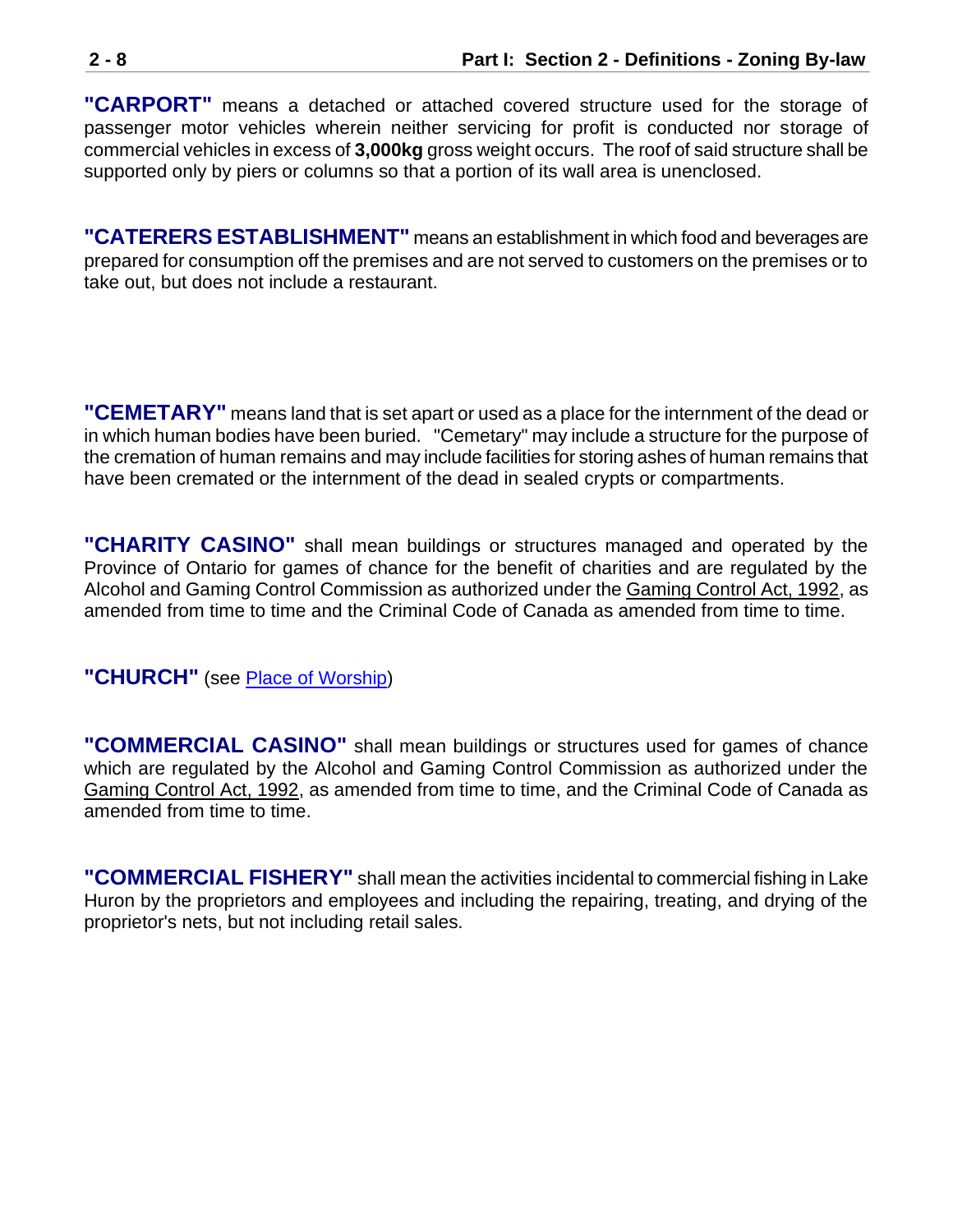**"COMMERCIAL RECREATION ESTABLISHMENT"** means a privately owned sports or recreation facility and used by private members or the general public and includes an amusement arcade, a billiard hall, a health and fitness studio, an arena, racquet courts, a swimming pool, a gymnasium, a bowling alley, a miniature golf course, a golf driving range and other similar facilities but does not include an adult live entertainment parlour or a night club. *(29/2003)*

**"COMMERCIAL STORAGE"** means the storage, for hire or gain, of goods, merchandise, materials or equipment in an enclosed building other than a temporary building but shall not include a warehouse.

**"COMMUNITY CENTRE"** means land, buildings or structures used for community activities, including recreational, cultural, educational and institutional uses.

**"CONSENT"** shall mean the consent of the Committee of Adjustment of the City of Sarnia under Section 53 of the Planning Act, R.S.O. 1990, c.P. 13, as amended from time to time.

**"CONSERVATION"** means the use of land and/or water for the purpose of planned management of natural resources, including wood lot management, and for the preservation and enhancement of the natural environment.

**"CONTRACTORS SUPPLY STORE"** (see ["Bulk Sales establishment"](#page-6-1)).

**"CONTRACTORS YARD"** means a lot of a construction company or contractor used as a depot for the storage and maintenance of equipment used by the contractor or company, and includes facilities for the administration or management of the business and the stockpiling or storage of supplies used by the business, but does not include the wholesale or retail sale of construction materials or supplies or home improvement supplies.

**"CONVENIENCE STORE"** means a retail store supplying groceries and other daily household necessities to an immediate surrounding residential area, and may include the rental of videos, the heating of pre-packaged food, an automated banking machine and/or depots for such items as film processing, laundry or dry cleaning.

**"CONVENTION FACILITY"** means a building or part thereof in which facilities are provided for such purposes as meetings for groups of civic, educational, political, religious or social purposes.

**"CORPORATION"** means the Corporation of the City of Sarnia.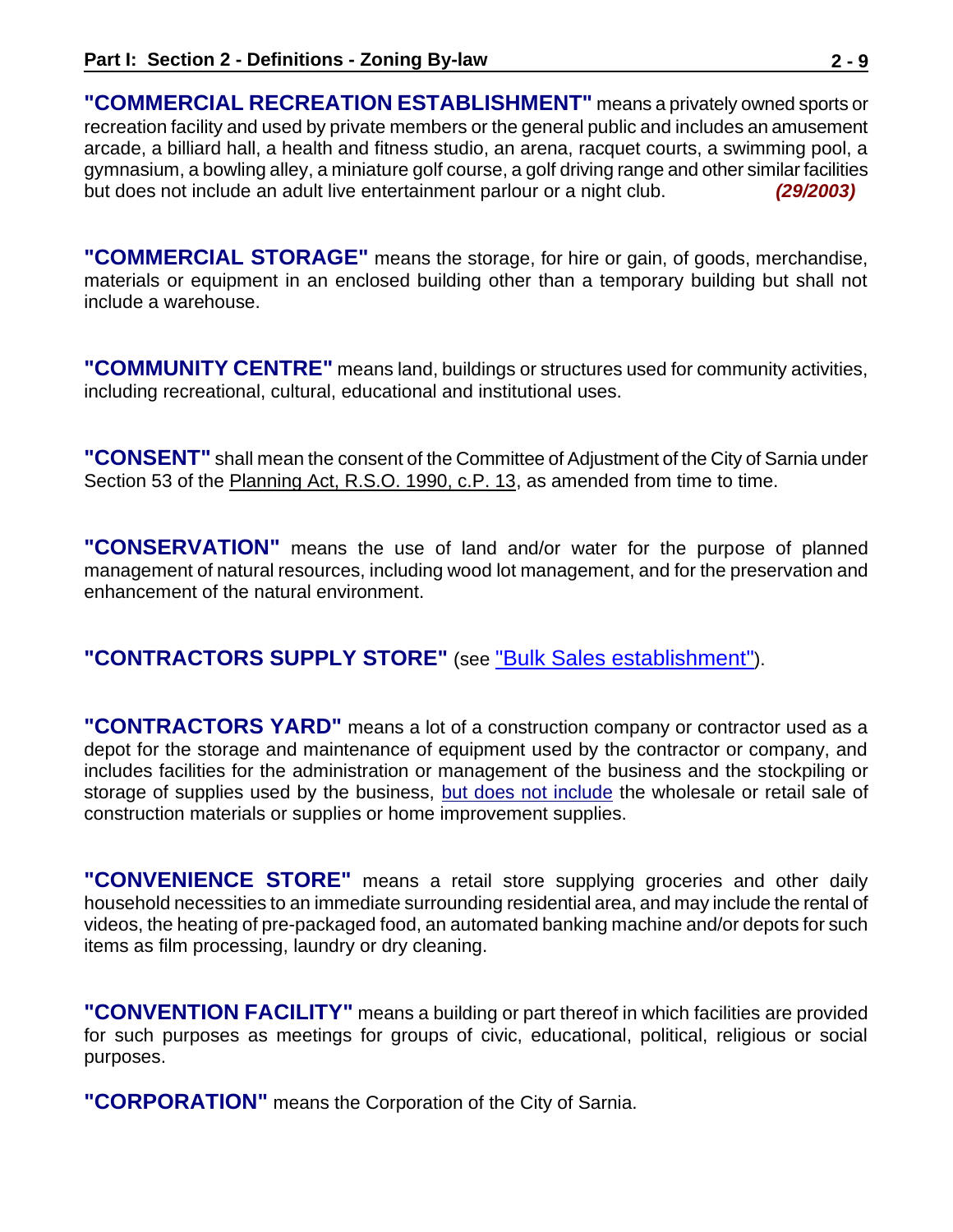**"COUNCIL"** means the Council of the Corporation of the City of Sarnia.

**"COUNTY"** means the Corporation of the County of Lambton.

**"CONVERSION"** means the alteration of an existing dwelling or commercial building or combination of the two to create a dwelling unit or one or more additional dwelling units, provided that such alteration shall not increase the total floor area of the dwelling or building.

**"CRAFT BREWERY"** means a premises for the small-scale and independent production of craft beer intended for sale and consumption on-site and off-site and may include accessory storage, office, tap room, restaurant and retail uses.

**"CREMATORIUM"** shall mean a crematorium as defined by the Cemeteries Act as amended from time to time.

**"CRISIS CARE FACILITY"** means a supervised temporary residence or half-way house for persons requiring shelter and assistance for a short period (less than a month) and to which such persons may be referred by a physician, hospital, court or government agency and shall include but not be limited to a detoxification centre.

**"CRUSHING PLANT"** means an industrial establishment where aggregate is processed through a crushing and sorting operation into various grades of gravel.

#### **D**

<span id="page-9-0"></span>**"DAY-CARE CENTRE"** means a dwelling or building or structure in which persons of any age are provided with care for compensation for a portion of the day not exceeding a **24** hour period and may include a Child Care Centre as defined in the Child Care and Early Years Act, S.O., 2014, Chapter 11, Schedule 1. *(75/2015)*

**"DAY-LIGHT CORNER"** means the triangular space formed by the street lines of a corner lot and a line drawn from a point in one street line to a point in the other street line, each such point being a minimum distance specified in Section 3.6 of this By-law from the point of intersection of the street lines (measured along the street lines). Where the **2** street lines do not intersect at a point, the point of intersection of the street lines shall be deemed to be the intersection of the projection of the street lines or the intersection of the tangents to the street lines.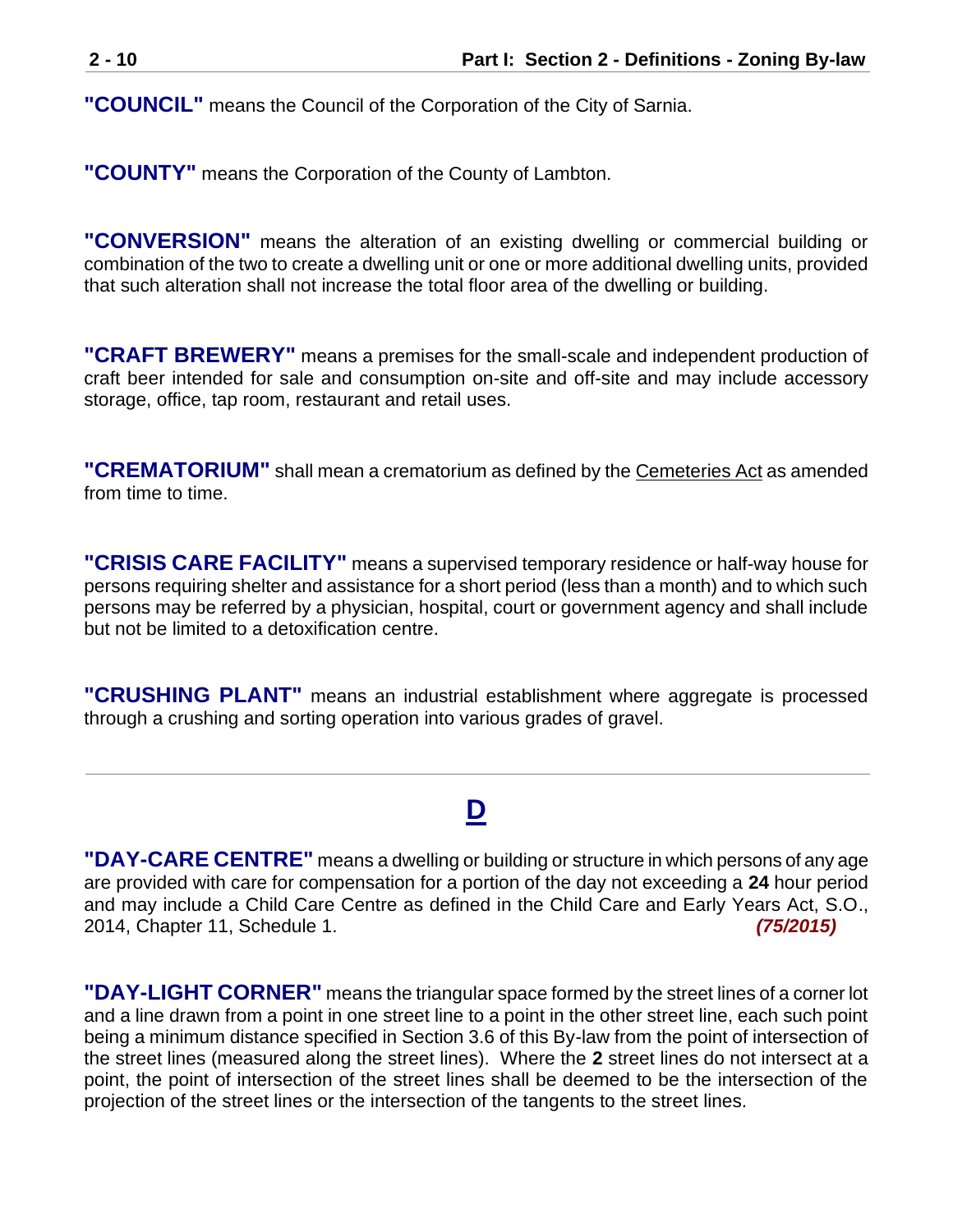**"DECK"** means an unenclosed floor structure which may be covered and which may be attached to a main building and has a floor elevation which is greater than **0.3m** above finished grade at any point and includes porches and verandahs and floor structures around a swimming pool but does not include accessory buildings, steps and stoops.

**"DEPARTMENT STORE"** shall mean a lot and a building or structure, or portion thereof, consisting of a minimum of **7,432m<sup>2</sup>** of gross leasable area, used for the retail sale of a wide variety of goods, wares, merchandise and services displayed or offered on a departmentalized basis and may include as accessory uses, offices and warehousing.

**"DERELICT MOTOR VEHICLE"** means a motor vehicle that is unlicensed and/or inoperative and is not in an enclosed building.

**"DEVELOPMENT AREA 1"** means that development area bounded by Highway 402, Modeland Road, Blackwell Road and the Howard Watson Nature Trail (Former C.N.R. right-ofway).

**"DEVELOPMENT AREA 2"** means that development area generally bounded by London Line, Modeland Road, Blackwell Sideroad and the C.N.R. right-of-way. The Dow Chemical site does not comprise part of Development Area 2.

**"DETACHED"** means totally separate and in no way connected.

**"DISPLAY SHIP"** means decommissioned ships and boats which are docked/moored and are converted to provide services and facilities primarily for tourists and shall include, but not be limited to, specialty retail shops, museums, hotels, restaurants and convention facilities.

**"DOCTORS OFFICE"** (see ["Medical Centre/Clinic"](#page-23-1)).

**"DRIVEWAY"** means a vehicle access provided between a street or land and a parking space, parking area or loading area, or between **2** parking areas and shall be graded, surfaced and maintained with asphalt, concrete, crushed stone or other dustless material approved by the Corporation.

**"DRIVE-THROUGH SERVICE FACILITY"** shall mean an element of a restaurant use associated with the ordering and serving of food and beverages to patrons where they remain within a motor vehicle, and includes any associated speaker system and order board.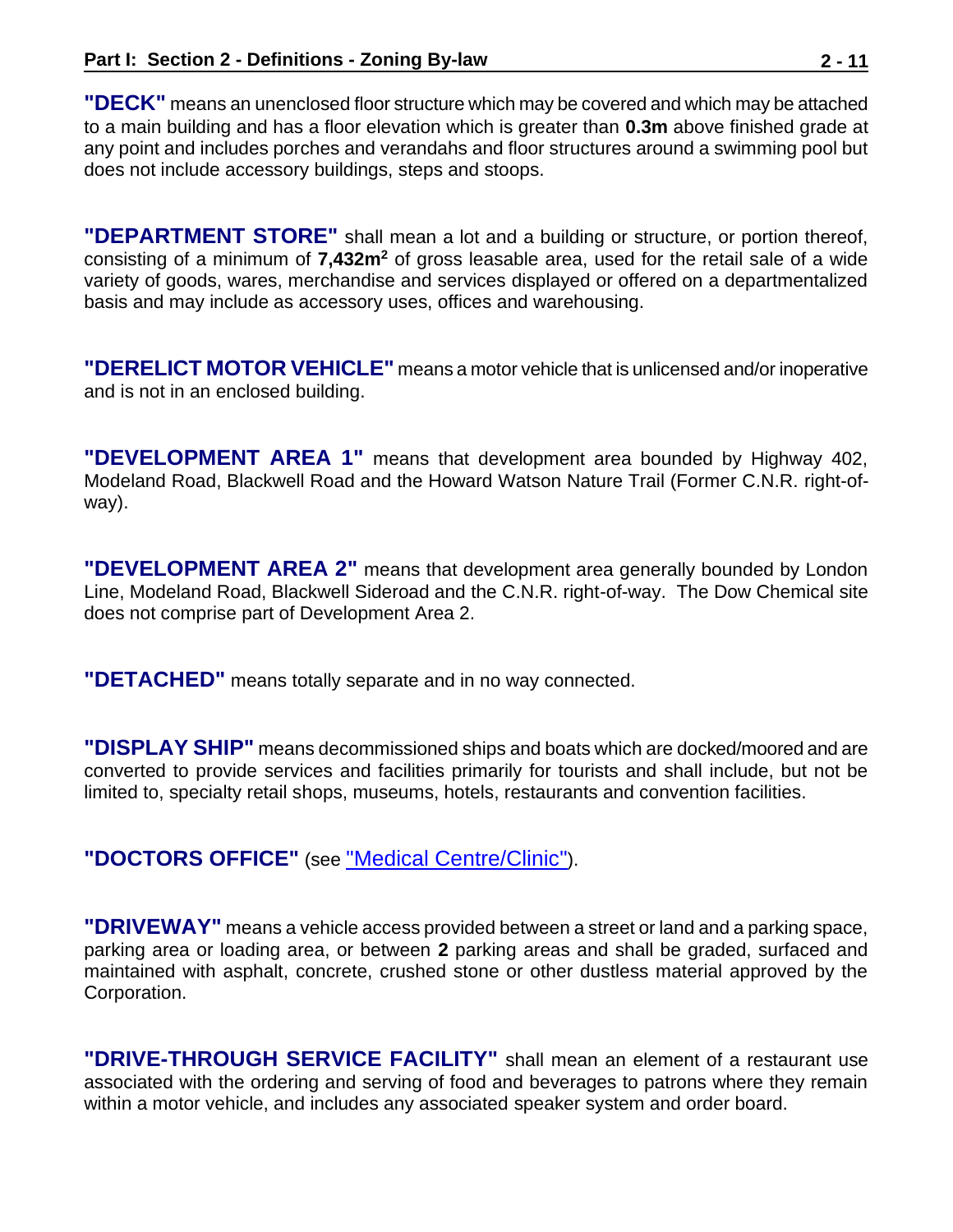"DRY CLEANING ESTABLISHMENT" means a building, or part thereof, where dry cleaning, dye drying, cleaning, or pressing of articles or goods of fabric is performed, and in which only non-combustible and non-flammable solvents are used, emitting no odours, fumes, noise, or vibration which would cause a nuisance or inconvenience within or outside the premises.

**"DUPLICATING SHOP"** means a premises engaged in reproducing drawings, plans, maps or other copy, by blueprinting, photocopying or small offset process.

**"DWELLING"** means a building or part thereof used or intended, adapted or designed to be used, occupied or capable of being occupied, as a home, residence or sleeping place for one or more persons having a right to the exclusive use thereof, but shall not include any travel trailer, hotel, motel, private garage, a home for the aged, nursing home, hospital, or living quarters for a caretaker, watchman or other person or persons using living quarters which are accessory to a non-residential use.

**"DWELLING, APARTMENT"** means a building exceeding **2** storeys in height and consisting of **3** or more dwelling units.

**"DWELLING, BUNGALOW"** means a **1** storey single detached dwelling. *(48/2017)*

**"DWELLING, CONVERTED"** shall mean a building originally designed, intended and used as a one-family dwelling which has been lawfully altered or converted so as to provide **2** or more dwelling units. *(48/2017)*

**"DWELLING, DUPLEX"** shall mean a dwelling divided horizontally into **2** separate dwelling units, each of which has an independent entrance.

**"DWELLING, FARM"** means a dwelling which is accessory to an agricultural use.

**"DWELLING, LINKED"** means **1** of a pair of single detached dwellings which have no apparent structural connections above grade, but which are horizontally coupled at the footing or foundation along not more than **1** side of each dwelling house.

**"DWELLING, MULTIPLE"** means a building on a lot used or designed as a residence and containing **4** or more dwelling units all of which have access from a common corridor or hallway and/or an independent entrance from the outside. All of the units in a 'multiple dwelling' must be 'dwelling units', as defined in this By-law. It shall not, however, include any other dwelling otherwise defined herein or specifically named elsewhere in this By-law.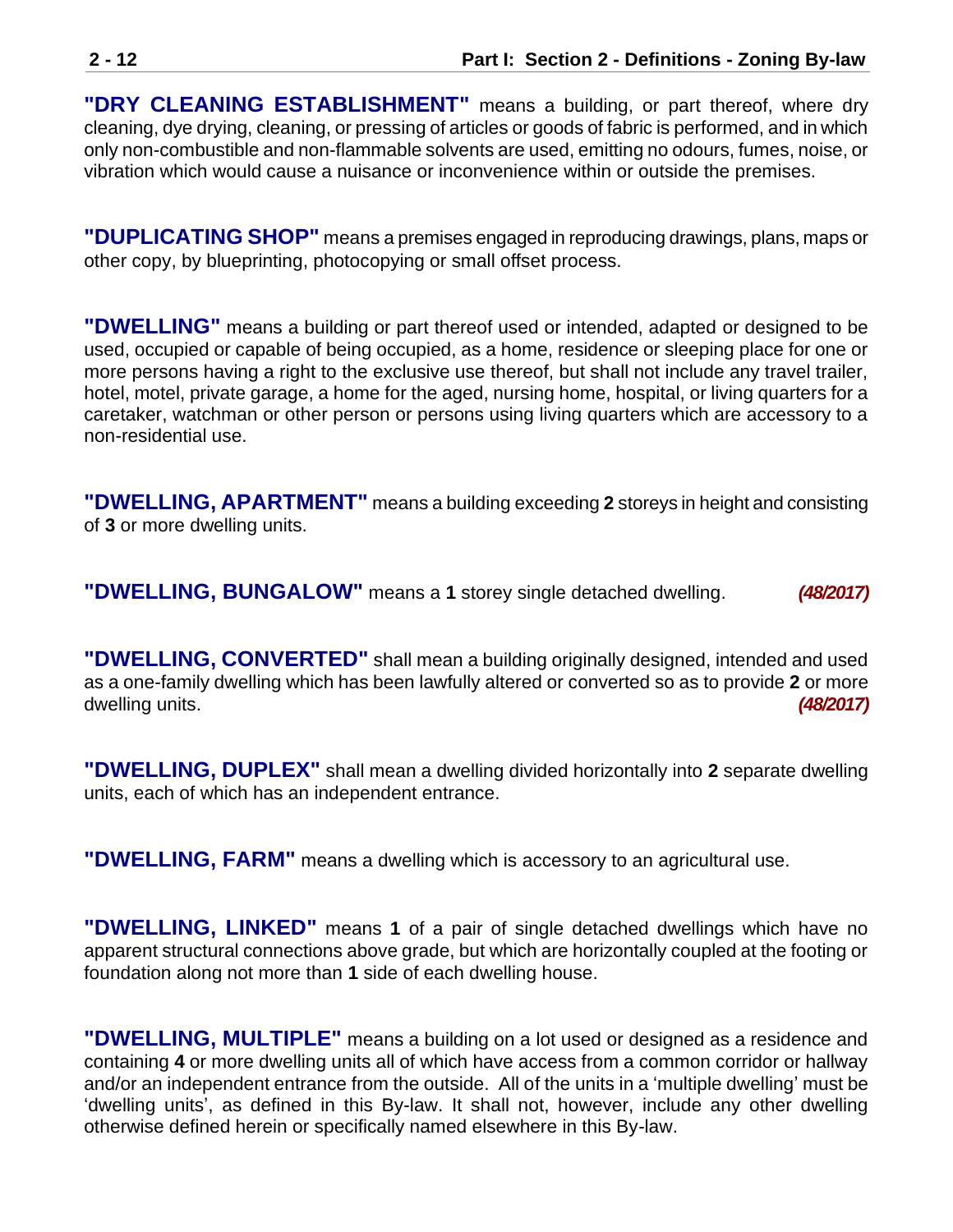**"DWELLING, MULTIPLE ATTACHED"** means a dwelling consisting of **3** or more dwelling units being divided vertically, in whole or in part, above grade, below grade or both above and below grade with no interior access between such units on a lot or lots **not** having frontage on a public street. *(29/2003)*

**"DWELLING, MULTIPLE USE APARTMENT"** means a building exceeding **2** storeys in height and consisting of **3** or more dwelling units and may contain on the whole of the first storey or the whole of the storey above it or below it offices, commercial schools, restaurants, personal service shops, art galleries, medical centres/clinics, retail establishments, pharmacies, financial institutions, minor institutions and churches.

**"DWELLING, NON-FARM RESIDENTIAL"** shall mean a single detached dwelling not accessory to an agricultural operation.

**"DWELLING, ROOM"** means a room provided, for a fee or other consideration, for living accommodation and which may contain private sanitary facilities but not cooking facilities. A dwelling room is not a room in a crisis care shelter, group home, hotel, motel or any other residential dwelling so defined in this by-law. *(70/2019)*

**"DWELLING, SEMI-DETACHED"** means a dwelling, divided vertically in whole or in part above grade, below grade, or both above and below grade into **2** separate dwelling units. This definition includes a link home joined below grade.

**"DWELLING, SINGLE DETACHED"** means a building on a lot containing only **1** dwelling unit, and may include a modular home. *(92/2008)*

**"DWELLING, STREET MULTIPLE ATTACHED"** means a dwelling containing **3** or more dwelling units being divided vertically, in whole or in part, above grade, below grade or both above and below grade with no interior access between such units on a lot or lots having frontage on a public street. *(29/2003)*

**"DWELLING, TRIPLEX"** means the whole of a dwelling divided horizontally into **3** separate dwelling units, each such dwelling unit having an independent entrance from the outside or from a common hallway or stairway inside the building.

**"DWELLING UNIT"** means a suite of **2** or more habitable rooms, in which sanitary conveniences are provided and in which facilities are provided for cooking or for the installation of cooking equipment, and with an independent entrance, either directly from outside the building or from a common corridor inside the building. This definition shall not include a motor home, a private garage or a travel trailer.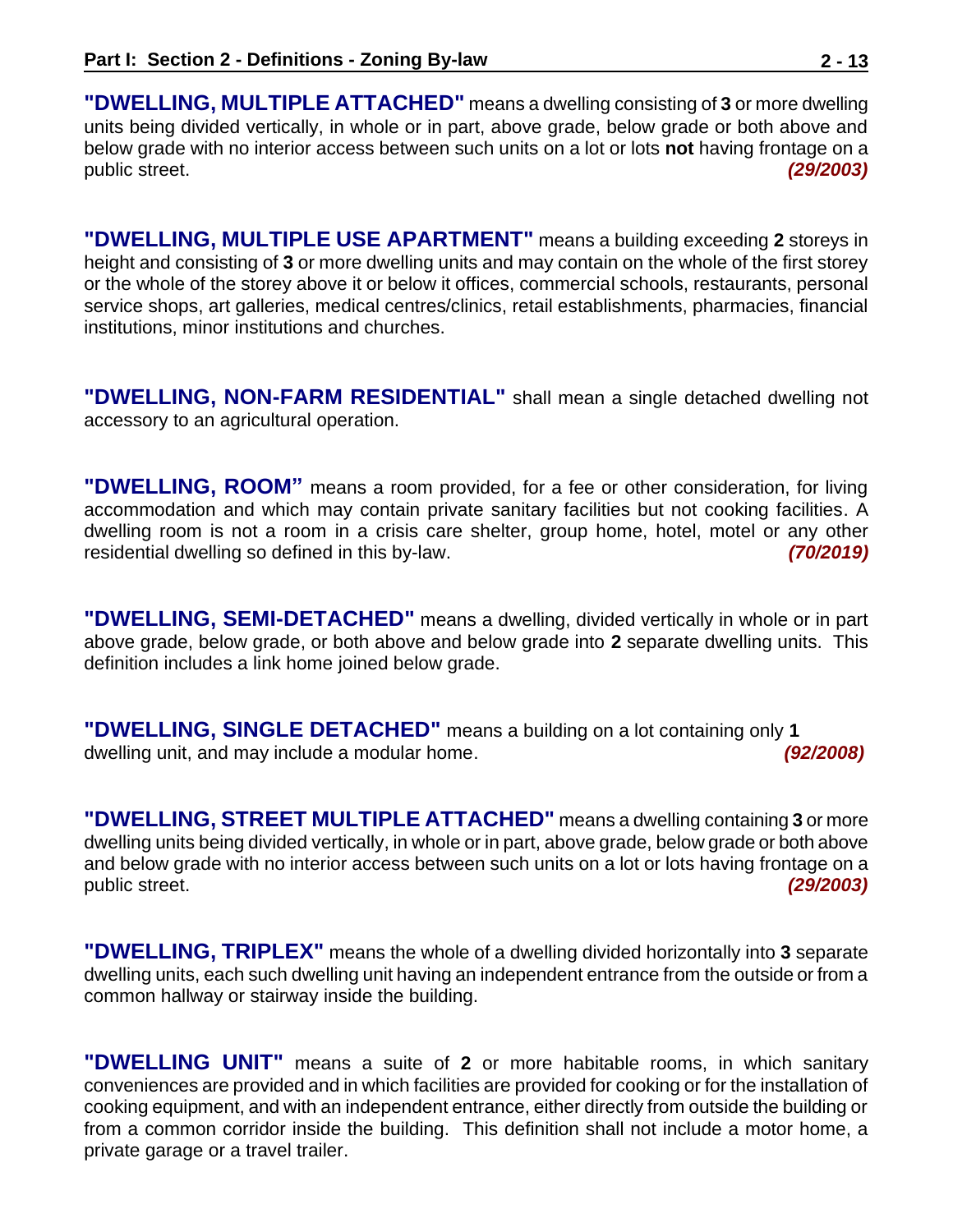**"DWELLING UNIT, SECONDARY"** means a dwelling unit that is located within an existing single detached, semi-detached, multiple attached or street multiple attached dwelling unit and is ancillary and subordinate to a primary dwelling unit. *(48/2017)*

#### **E**

<span id="page-13-0"></span>**"EMERGENCY SHELTER"** means a supervised temporary residence comprised of beds arranged in a dormitory or traditional dwelling unit arrangement for persons in a housing crisis and in immediate need of emergency short-term shelter until alternative permanent housing accommodations can be obtained. *(6/2008)*

**"ERECT"** means to build, construct, reconstruct or relocate and, without limiting the generality of the word, also includes:

- a) any preliminary operation such as excavation, infilling or draining;
- b) altering any existing building or structure by an addition, enlargement, extension or other structural change; and
- c) any work which requires a building permit.

**"ESTABLISHED BUILDING LINE"** means the minimum setback required for a building on a lot that is between **2** adjacent lots within the same Zone, on which are located existing buildings not more than **100m** apart, and shall be calculated using the average of the established setbacks on the said adjacent lots.

**"ESTABLISHED GRADE"** means the average elevation of the surface of the ground at the base of a building at the front wall exclusive of any embankment in lieu of steps; on streets where a sidewalk is provided by the Corporation of the City of Sarnia it is the elevation of the sidewalk grade as fixed by the Corporation of the City of Sarnia.

**"EXISTING"** means existing on the date of passing of this By-law.

**"EXISTING VACANT LOTS OF RECORD"** means a lot as defined by this By-law, which is vacant and which has an area of greater than **0.2ha** and less than **19.5ha**, which existed prior to November 12th, 1985 and which was then held in distinct and separate ownership from abutting lands.

**"EXTRACTIVE USE"** means the use of land licensed under the Aggregate Resources Act, R.S.O. 1990, Chap. A.8, as amended, for the removal of gravel, stone, sand, or other similar substance for construction, industrial or manufacturing purposes, and includes accessory uses, buildings or structures. Permitted accessory uses include the blending of recovered materials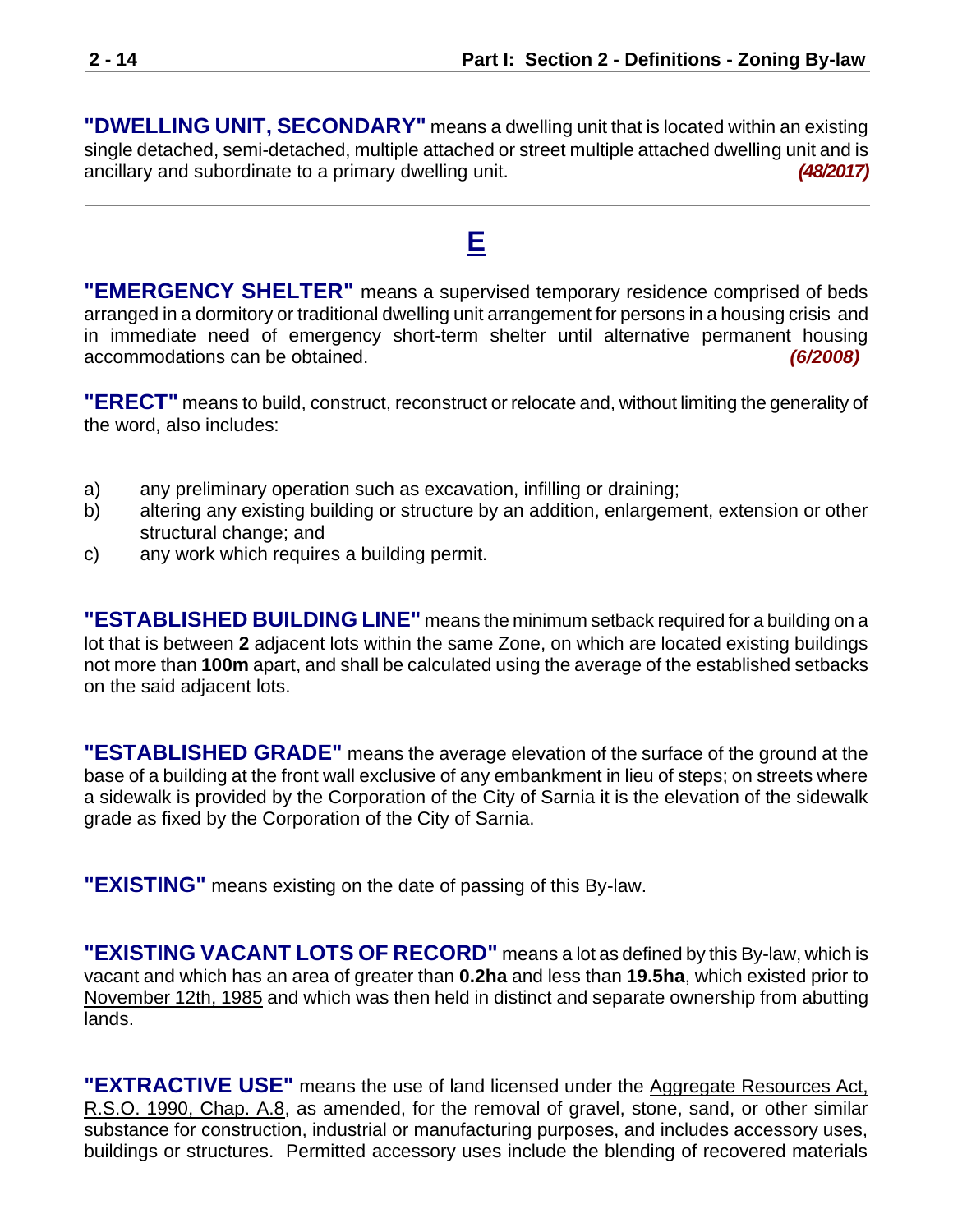<span id="page-14-0"></span>which are brought to the lot.

#### **F**

**"FARMERS MARKET"** means a building, part of a building, or an open area where agricultural produce is offered or temporarily stored for retail sale on the lot by more than one vendor.

**"FARM PRODUCE OUTLET"** means a use, accessory to a permitted farm, which consists of the retail sale of agricultural products produced on the farm where such outlet is located.

**"FARM PRODUCE PROCESSING ESTABLISHMENT"** means the use of land, buildings or structures where agricultural produce, including meat and poultry products, are prepared or packaged and from which such produce and products are shipped or sold directly to a wholesale or retail outlet, or sold directly to the public.

**"FINANCIAL INSTITUTION"** means an establishment which provides money management services directly to the public, including a bank, trust company, credit union, securities dealer, finance companies and stock brokers, but not including the internal offices or administrative offices which shall be considered to be offices as defined by this By-law and shall not include a payday loan establishment. *(13/2020)*

**"FINISHED GRADE"** means the average elevation between the highest and lowest point of the finished surface of the ground measured around the perimeter of the base of a building or structure exclusive of any embankment in lieu of steps.

**"FLEA MARKET"** means the occasional or periodic market held in an open area or in a building or structure, where groups of individual sellers display and offer goods for sale to the public, but does not include a garage sale.

**"FLOAT PLANE"** means an airplane equipped with specialized flotation devices which enable the airplane to land on or take off from water.

**"FLOOR AREA, NET"** in the case of a dwelling, means the sum total area of the floors excluding internal parking areas in the building or buildings on a lot measured from the interior face of exterior walls or from the interior face of common walls separating the buildings provided that where the floor area is within a roofed structure without exterior walls, the gross floor area shall be the area covered by the roof, or in the case of a building other than a dwelling, shall mean the total floor area of all floors of a non-residential building, measured from the inside faces of the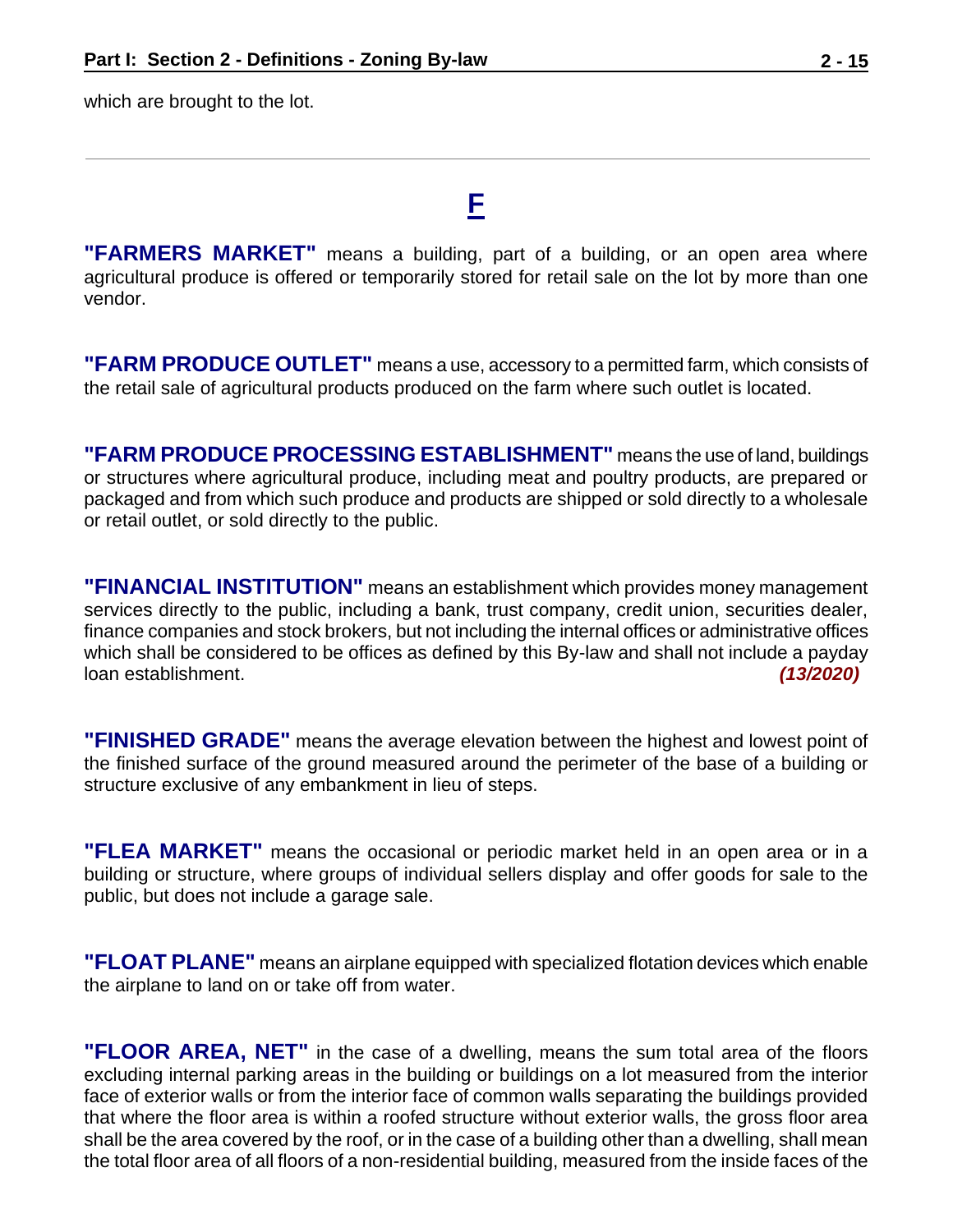interior walls, but exclusive of any part of the building which is used for the following:

- a) storage or parking of automobiles;
- b) storage areas not accessible to the public;
- c) mechanical or electrical equipment rooms providing service to the entire building;
- d) common areas, such as stairways, corridors, elevator shafts, etc.; and
- e) common areas within a shopping centre that is not designed for rental to tenants, groups of tenants, or concessions.

**"FLOOR AREA, GROUND"** means the area of a building or structure measured from the outside of its exterior walls at grade and exclusive of any attached accessory building, terrace, unenclosed sun room, deck, porch or verandah.

**"FOOD BANK"** means a building or part of a building where stocks of food, typically basic provisions and nonperishable items, are received and are subsequently handed out, free of charge to people in need. *(26/2016)*

**"FORESTRY"** means the use of land for the care, cultivation and maintenance of trees for profit or gain.

**"FUNERAL CHAPEL"** means a building or structure designed or used primarily for funeral services and may provide accessory uses including an office for the provision of funeral-related services and display of associated goods, but does not include goods for retail sale or the facilities intended for the preparation of a dead human body for interment or cremation." *(113/2014)*

**"FUNERAL HOME"** means a building or structure designed for the purpose of furnishing funeral supplies and services to the public and includes facilities intended for the preparation of the dead human body for interment or cremation and may include a chapel for funeral purposes.

**"FURTHER CONTRAVENE"** means the making of an addition to an existing non-complying building or structure, any part of which addition does not comply with the required setbacks or any other regulations of this By-law.

### **G**

<span id="page-15-0"></span>**"GAMING FACILITY"** shall mean land, buildings or structures used for games of chance which are regulated by the Alcohol and Gaming Control Commission as authorized under the Gaming Control Act, 1992, as amended from time to time and the Criminal Code of Canada as amended from time to time, and may include a bingo hall, a commercial casino, a slot machine casino, and a charity casino.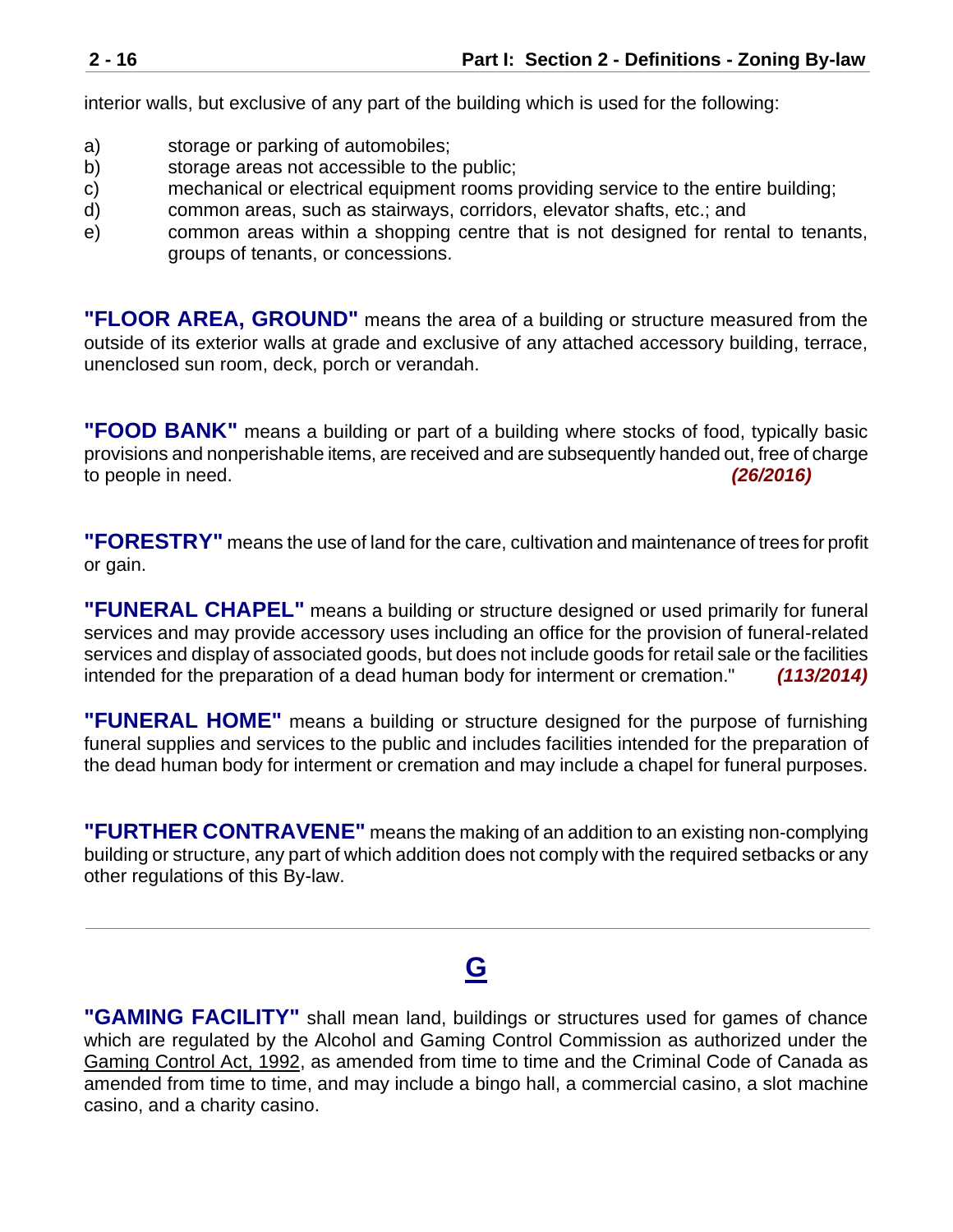**"GARAGE, PRIVATE"** shall mean an accessory building other than a carport, either attached to or detached from the main building or structure, used for the storage of passenger motor vehicles wherein neither servicing for profit is conducted nor storage of commercial vehicles in excess of **3,000kg** gross weight is permitted.

**"GARAGE SALE"** means an occasional sale held by the occupants of a dwelling unit on their own premises, of household goods and not merchandise which was purchased for resale or obtained on consignment.

**"GARDEN SUITE"** means a **1** unit detached residential structure containing bathroom and kitchen facilities that is ancillary to an existing residential structure and that is designed to be portable.

**"GAS BAR"** means one or more fuel pumps for the sale of motor fuels, including propane, and related products for motor vehicles, together with the necessary pump islands, light standards, kiosk, concrete aprons, canopy, storage tanks and related facilities required for the dispensing of fuel.

**"GAS COMPRESSOR STATION"** means the use of land, buildings or structures for the storage, regulation of flow and distribution of natural gas.

**"GOLF COURSE"** means a public or private area designed and operated primarily for the purpose of playing golf, and may include a restaurant and the sale of golf equipment.

**"GOLF COURSE, MINIATURE"** means a use which provides facilities designed and operated primarily for what is commonly known as miniature golf but does not include a golf driving tee or range or a golf course as defined herein.

**"GOLF COURSE RESIDENTIAL COMMUNITY"** shall mean a parcel of land containing between **2** and **100** golf course residential community lots located within a Plan of Condominium and integrated into a golf course. *(84/2005)*

**"GOLF COURSE RESIDENTIAL COMMUNITY LOT"** shall mean a parcel of land within a golf course residential community fronting onto a private lane. *(84/2005)*

**"GOLF DRIVING TEE OR RANGE"** means a use which provides facilities designed and operated primarily for the practicing of golf shots but does not include miniature golf courses or golf courses as defined herein.

**"GRAIN ELEVATOR"** means a building or structure used for the storage and/or transshipment of grain.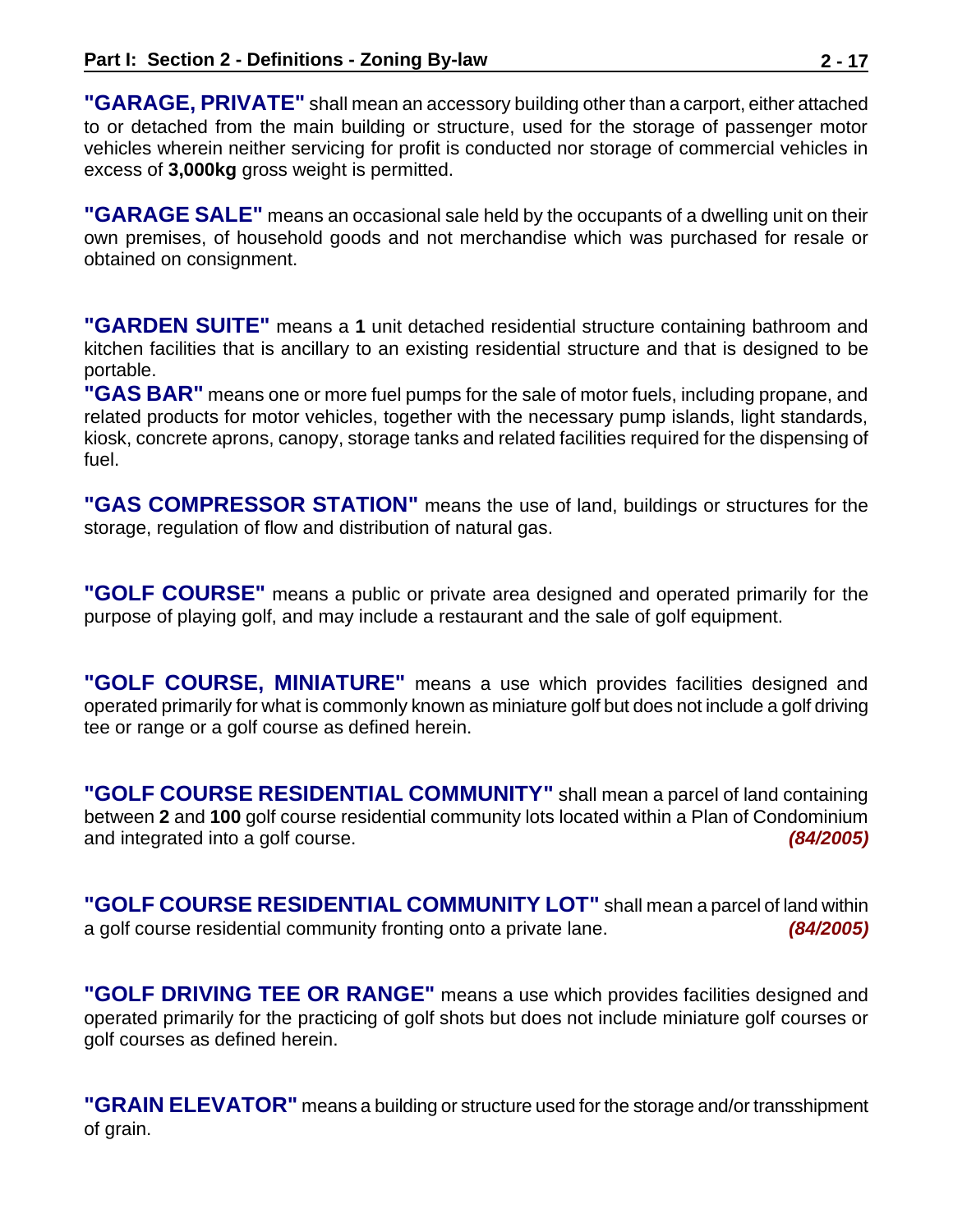**"GREENHOUSE, COMMERCIAL"** means a building for the growing of flowers, plants, shrubs, trees and similar vegetation which are not necessarily transplanted outdoors on the same lot containing such greenhouse, but are sold directly from such lot at wholesale or retail.

**"GROUP HOME"** shall mean a dwelling unit operated as a single housekeeping unit accommodating, or having the facilities to accommodate, **5** to **10** residents (exclusive of staff) who, by reason of their emotional, mental, social, or physical condition require a group living arrangement under **24** hour responsible supervision consistent with the requirements of its residents, and the group home is either licensed or funded under Provincial or Federal statute. Any counseling or support services provided in the group home shall be limited to those required by the residents.

### <span id="page-17-0"></span>**H**

**"HABITABLE BUILDING"** means a building designed or occupied as a place of employment or residence.

**"HABITABLE ROOM"** means a room within a dwelling unit designed to provide living, dining, sleeping, bathroom or kitchen accommodation for persons. This definition shall not include any private garage, carport, unheated porch or verandah, unfinished attic, unfinished basement, or any space used for the service and maintenance of a dwelling or for vertical travel between storeys. *(48/2017)*

**"HOLDING PROVISIONS"** can be applied to lands to delay their development until specific conditions have been fulfilled. The Planning Act, as amended, enables Council to place these restrictions on the use of land. Holding provisions are depicted by the letter (H) which can be added as a suffix to any Zone symbol. The Council will remove the (H) symbol, once conditions for the proper development of the affected lands are satisfied.

**"HOME OCCUPATION (AGRICULTURAL)"** shall mean an occupation or business conducted for gain or profit within a permitted building or structure as an accessory use, by any resident of the farm dwelling unit in compliance with the regulations contained in this By-law, such as: a carpenter, electrician, welder, machine shop; as well as small tool, equipment repair or small engine repair shop.

**"HOME OCCUPATION (RESIDENTIAL)"** shall mean an occupation or business conducted as a secondary use for gain or profit within a dwelling unit and/or a permitted accessory structure on the same lot by a resident of the dwelling unit or employee or volunteer in compliance with the regulations contained in this By-law. A home occupation may include licensed home day care for 6 children or less, unlicensed home day care for 5 children or less; offices; consulting rooms; workrooms; a studio for a teacher of fine art, or academic subjects; a photographer or commercial artist; or other uses of a similar nature which conform to the provisions and standards found in Section 3.19 of the By-law; or which the Committee of Adjustment of the City of Sarnia, upon application, permits. **"HOME OCCUPATION"** shall not include the following uses as defined in this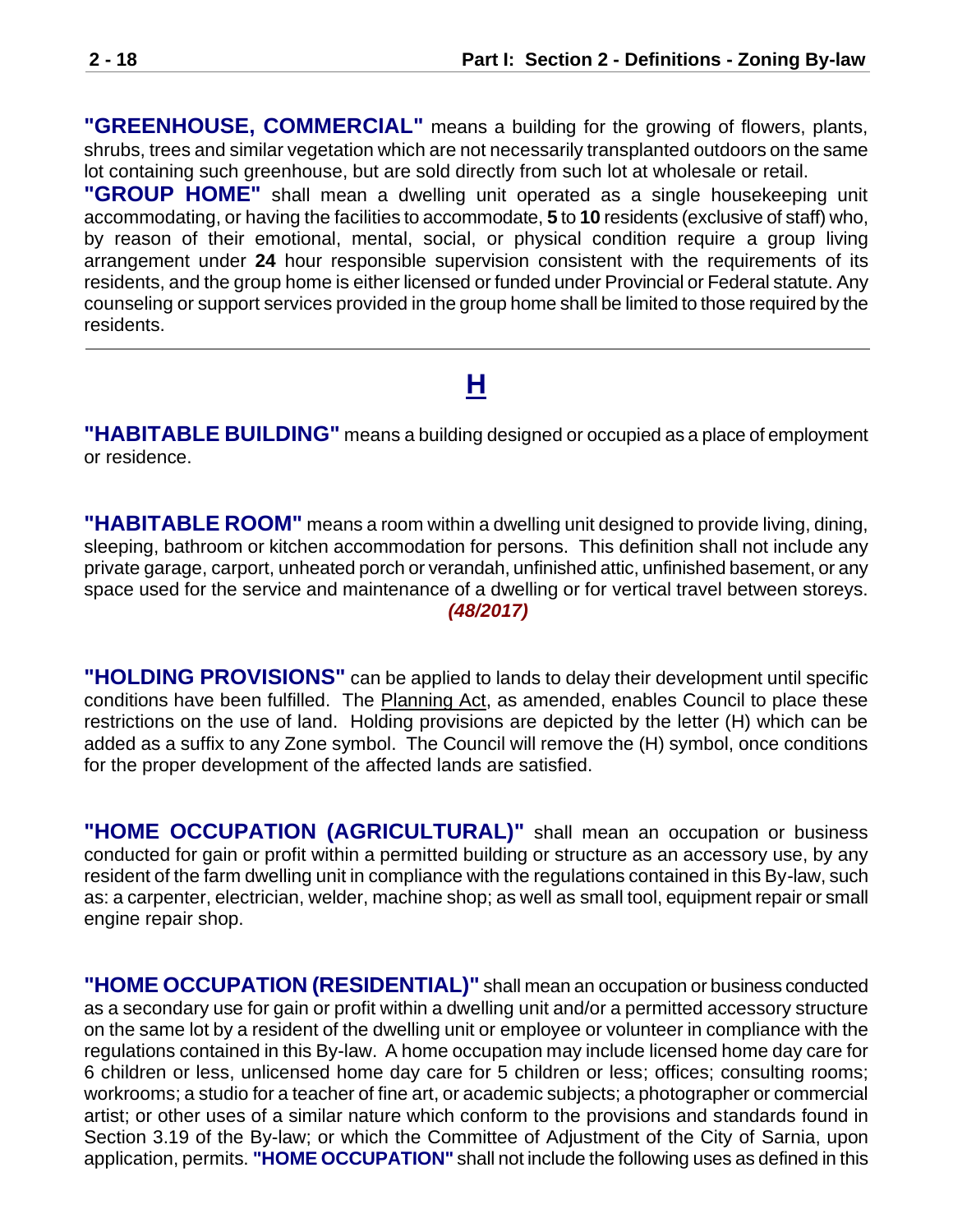By-law: a rooming/boarding or lodging house, bed and breakfast establishment, nursing home, day nursery, kennels or animal grooming or the breeding or sale of birds or animals, engine or automobile repair, medical centre/clinic or a retail store except for accessory retail sales or rental as permitted by Subsection 3.19(2) of this By-law. *(75/2015)*

**"HOME FOR THE AGED OR REST HOME"** means a home for the aged or a rest home established or maintained under the Homes for the Aged and Rest Homes Act, as amended.

**"HOSPICE"** means a facility designed to accommodate up to **15** beds which will provide a caring environment for attending to the physical and emotional needs of the terminally ill. *(133/2006)*

**"HOSPITAL"** means any institution, building or other premises or place established for the treatment of persons afflicted with or suffering from sickness, disease or injury or for the treatment of convalescent or chronically ill persons which is approved under the Public Hospitals Act, as amended, as a public hospital. This definition shall also include a **"PRIVATE HOSPITAL"**, as defined in the **Private Hospitals Act**, as amended from time to time.

**"HOTEL"** means a building in which a minimum of **4** guest rooms are provided for transient lodgers, and may include dining and other public rooms, provided that each guest room may be entered from inside or outside of the building.

# **I**

<span id="page-18-0"></span>**"INDUSTRIAL MALL"** shall mean a lot and a building or structure, or portion thereof, or group of buildings located in an Industrial Zone designated, developed and managed as a unit in which each building contains **2** or more suites or spaces, each for separate occupancy by a permitted use for which common loading and parking facilities and other common services may be provided.

#### **"INDUSTRIAL EQUIPMENT SALES, RENTAL AND SERVICE ESABLISHMENT"**

means lands, structures or buildings used for the display, sale and rental of industrial equipment and includes the servicing, repair, cleaning and painting of industrial equipment.

**"INDUSTRIAL USE"** means the use of land, structures or buildings for each or any of the following operations:

- a) the carrying on of any process of manufacture whether or not a finished article results therefrom;
- b) the dismantling and separating into parts of any article, machinery or vehicle; *(29/2003)*
- c) the breaking up of any articles, goods or machinery;
- d) the treatment of waste materials of all descriptions;
- e) the recovery and processing of sand, gravel, clay, turf, soil, rock, stone or similar substances;
- f) the repairing and servicing of vehicles, machinery and buildings;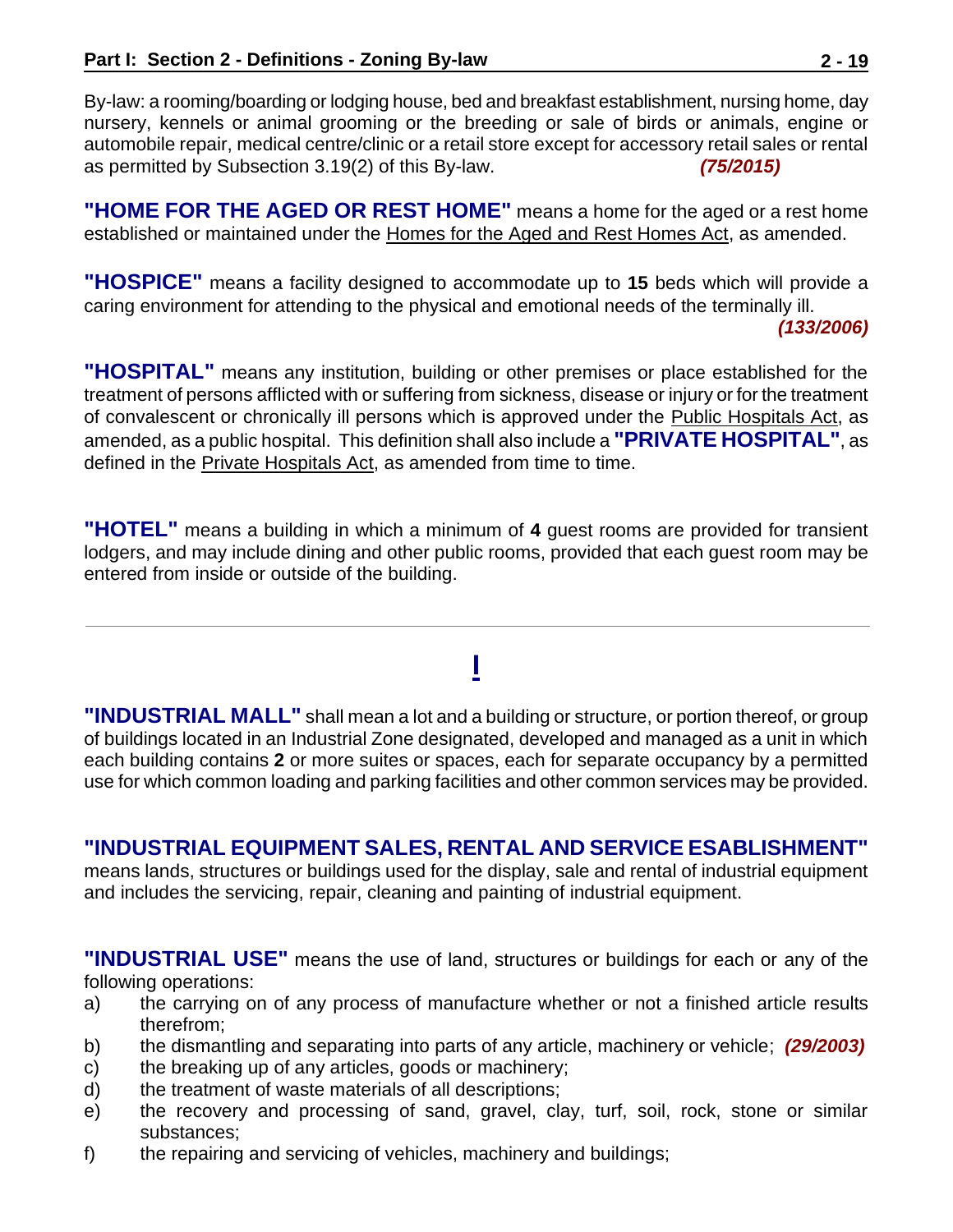and may include:

- i) the storage of goods used in connection with or resulting from any of the above operations;
- ii) the provisions of amenities for persons engaged in such operations;
- iii) the sale of goods resulting from such operations; and
- iv) any work of administration or accounting in connection with the undertaking. Without limiting the generality of the foregoing, includes any industry particularly defined in this By-law, but does not include a **"Home Occupation"**.

**"INDUSTRIAL USE, GENERAL"** means any manufacturing and processing use and includes light industrial uses and offensive industrial uses.

**"INDUSTRIAL USE, LIGHT"** means any industrial use in which the building or the structure thereby occupied or employed, the processes carried on, the material used or stored, the machinery employed and the transportation of materials, goods and commodities to and from the premises will not cause injury to or prejudicially affect the amenity of the locality by reason of the appearance of such building, structure or materials or by reason of the emission of noise, vibration, odour, fumes, smoke, vapour, steam, soot, ash, dust, waste paper, waste products, grit, oil or otherwise.

**"INDUSTRIAL USE, OFFENSIVE"** means any business or industry which by reason of the process involved or the method of manufacture or the nature of the material or goods used, produced or stored is likely to cause or causes by reason of destructive gas or fumes, dust, objectionable odour, noise or vibration, or unsightly storage of goods, wares, merchandise, salvage, junk, waste or other material, a condition which may be or become hazardous or injurious as regards to health or safety or which prejudices the character of the neighbourhood or interferes with or may interfere with the normal enjoyment of any land, building or structure.

**"INSTITUTIONAL USE"** means the use of any land and/or building or part thereof by a government, educational, charitable or non-profit organization in the carrying out of its function and without limiting the generality of the foregoing, shall include municipal offices, libraries, museums, fire halls, churches, offices, hospitals, schools, community centres, social and service clubs and assembly halls.

**"INTERIM USE"** means an existing legal use or building which does not comply with the uses permitted by the Official Plan. Lands zoned as "INTERIM USE" are intended to be eventually developed/redeveloped for uses permitted by the Official Plan.

### **K**

<span id="page-19-0"></span>**"KENNEL"** means any premises on which **4** or more domesticated animals over **4 months** of age are kept or boarded.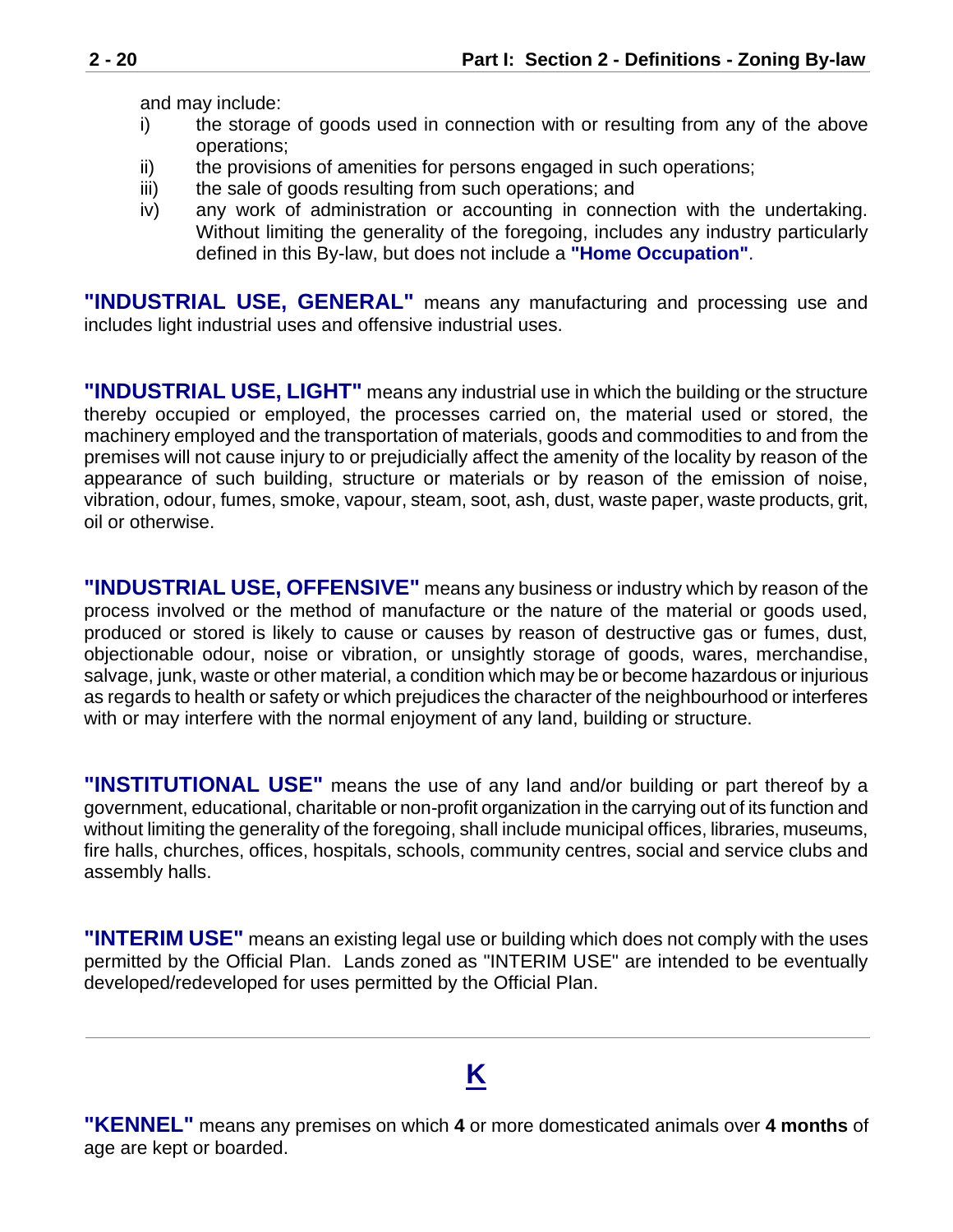### **L**

<span id="page-20-0"></span>**"LABORATORY"** means a building, or part thereof, used for scientific, medical and/or research purposes.

**"LANDSCAPED OPEN SPACE"** means the open, unobstructed space, on a lot, accessible by walking from the street on which the lot is located and which is maintained and suitable for the growth and maintenance of grass, flowers, bushes, trees and other landscaping. This definition may include any surfaced walk, patio, deck or similar area provided that such surfaced walk, patio, deck or similar structure does not occupy more than **40%** of the open space area, but shall not include any driveway or ramp, whether surfaced or not, nor any curb, retaining wall, or any parking area; nor any open space beneath or within a building or structure.

<span id="page-20-1"></span>**"LANDSCAPED STRIP"** means a strip of land suitably landscaped with shrubs, flowers, grass, trees or similar vegetation and, where required, providing privacy screening, such as opaque fencing or hedging.

**"LANE"** means a private thoroughfare which affords means of access for vehicular traffic to abutting lots and which is intended for general traffic circulation.

**"LAUNDROMAT"** means an establishment containing **1** or more washers, and could include drying, ironing, finishing and incidental equipment, provided that only water, soaps and detergents are used and provided that no such operation shall emit any noise or vibrations which cause a nuisance or inconvenience within or without the premises. This definition may include a selfservice coin operated laundromat.

**"LAWN CARE AND PEST CONTROL OPERATION"** shall mean a business engaged in lawn, garden and property maintenance and the elimination or control of pests.

**"LIBRARY"** means a library, branch library or distribution station to which the provisions of the Public Libraries Act, as amended, apply.

**"LIVESTOCK"** means farm animals kept for use, for propagation, recreation or intended for profit or gain, and without limiting the generality of the foregoing includes: dairy and beef cattle, horses, swine, sheep, laying hens, chicken and turkey broilers, turkeys, emus, goats, geese, mink and rabbits.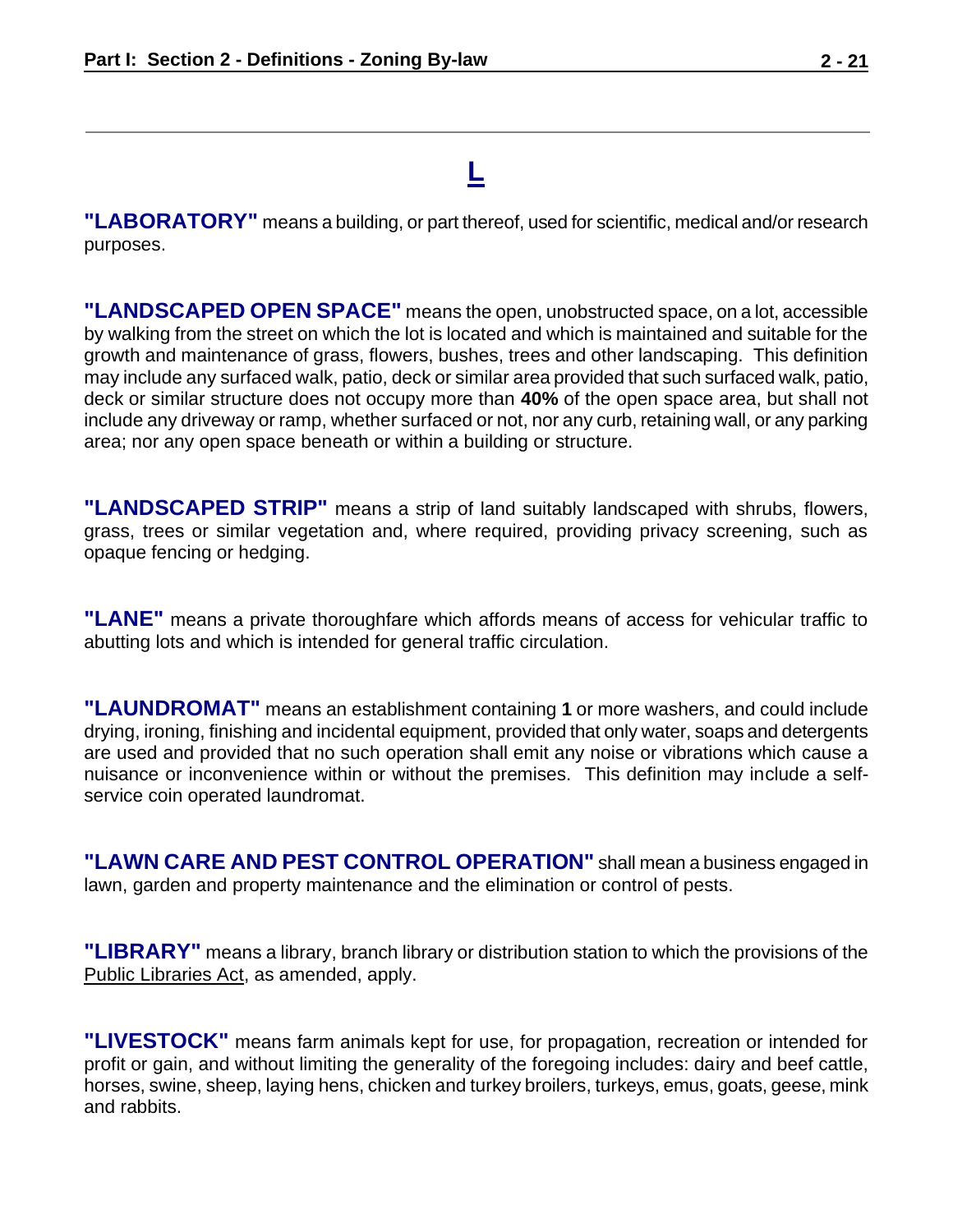**"LIVESTOCK FACILITIES"** means barns, buildings or structures where animals are housed and shall also include beef feed lots and the associated manure storage facilities.

**"LOADING SPACE"** means an off-street space on the same lot as the building, or contiguous to a group of buildings, for the temporary parking of a commercial motor vehicle while loading or unloading merchandise or materials, and which abuts a street, lane, or other appropriate means of access. The provision of loading spaces shall be in accordance with Section 3.22.

**"LONG TERM CARE FACILITY"** means a nursing home under the Nursing Homes Act, an approved charitable home for the aged under the Charitable Institutions Act, or a home for the aged or rest home under the Homes for the Aged and Rest Homes Act.

**"LOT"** means land within a registered plan of subdivision (but not including plans deemed not to be registered pursuant to Section 50(4) of the Planning Act, R.S.O. 1990, Chap. P. 13, as amended) or any land that may be legally conveyed under the exemption provided in clause (b) of Subsection 3 or clause (a) of Subsection 5 of Section 50 of the Planning Act, R.S.O. 1990, Chap. P. 13 as amended, the boundaries of which are recorded in the Registry Office for the Registry Division of the County of Lambton.

**"LOT AREA"** means the total horizontal area within the lot lines of a lot.

**"LOT, CORNER"** means a lot, situated at the intersection of and abutting upon **2** streets, provided that the angle of intersection of such streets is not more than **135<sup>O</sup>**.

**"LOT COVERAGE"** means that percentage of the lot area covered by the perpendicular projections onto a horizontal plane of the area of all buildings and structures on the lot. Lot coverage shall not include balconies, canopies and overhanging eaves provided none of the foregoing are less than **2.4m** above finished grade. Lot coverage shall not include private decks and private swimming pools.

**"LOT DEPTH"** means the horizontal distance between the front and rear lot lines. If the front and rear lot lines are not parallel, "lot depth" means the length of a straight line joining the middle of the front lot line with the middle of the rear lot line. If there is no rear lot line, lot depth means the length of a straight line joining the middle of the front lot line with the apex of the triangle formed by the side lot lines.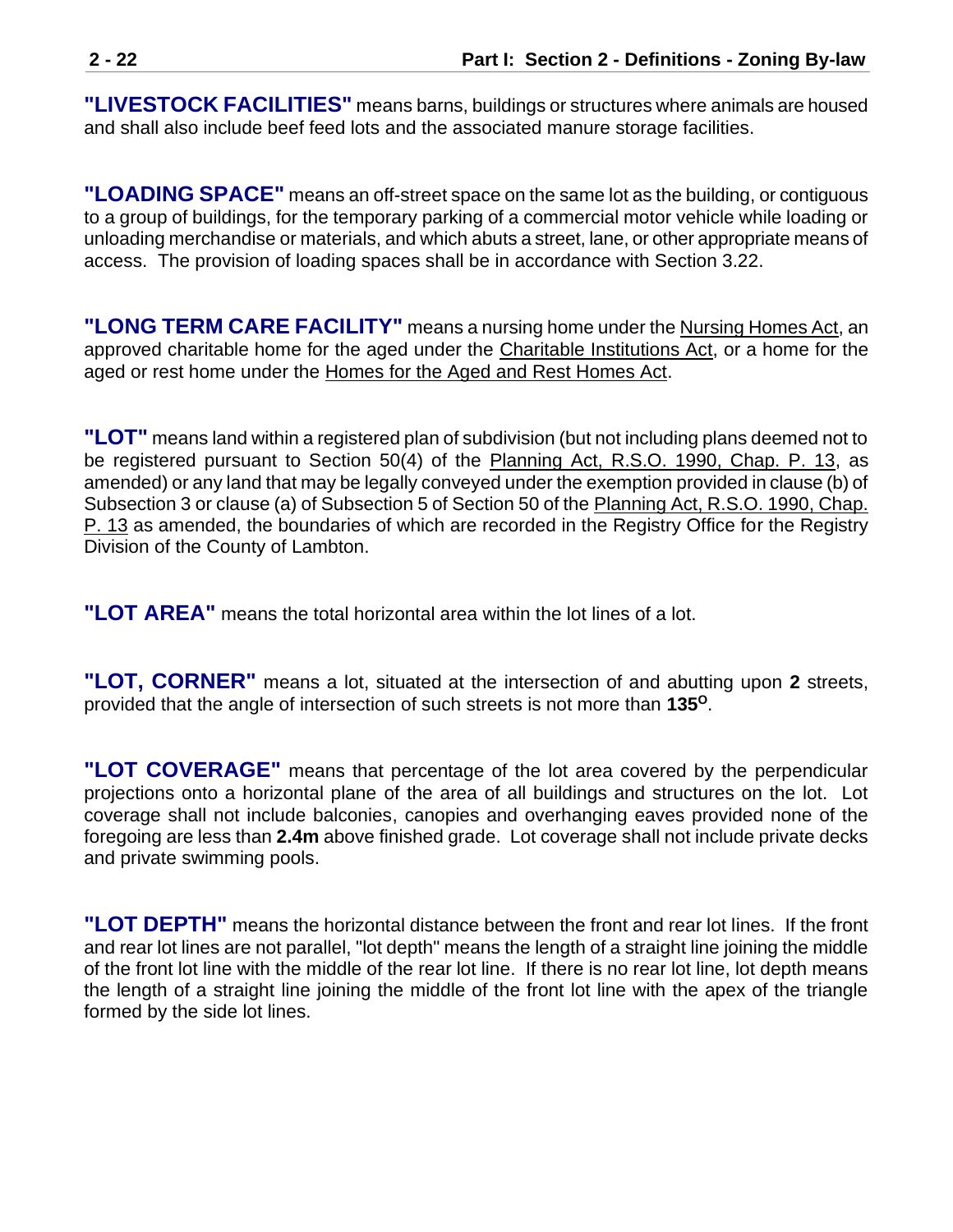**"LOT FRONTAGE"** means the horizontal distance between the side lot lines, measured perpendicularly from a line joining the middle of the front and rear lot lines and at a point thereon, a distance equal to the minimum front yard depth required by this By-law. Where there is no rear lot line, lot frontage means the horizontal distance between the side lot lines, measured perpendicularly from a line joining the middle of the front lot line with the apex of the triangle formed by the side lot lines and at a point thereon, a distance equal to the minimum front yard depth required by this By-law. Lot frontage shall not include the extent to which a lot abuts the end of a street, other than a street which terminates in a cul-de-sac, or an unopened street allowance.

**"LOT, INTERIOR"** means any lot which has a street access, other than a corner lot (see illustration at the end of this Section).

**"LOT, THROUGH"** means an interior lot having street access on **2** or more street lines, other than a corner lot.

**"LOT LINE"** means any boundary of a lot or the vertical projection thereof. There shall be deemed to be **2** lot lines in cases where a lot line changes by a direction which is less than **135<sup>O</sup>**. There shall be deemed to be **1** continuous lot line in cases where the change in direction is greater than **135<sup>O</sup>**.

**"LOT LINE, EXTERIOR"** shall mean a lot line which is parallel to and abutting a street. May also be described as a flankage lot line.

**"LOT LINE, FRONT"** means in the case of an interior lot, the line dividing the lot from the street. In the case of a corner lot, the shorter lot line abutting a street shall be deemed the front lot line and the longer lot line abutting a street shall be deemed the exterior side lot line. In the case of a through lot or a corner lot whose exterior lot lines are the same length, the lot line where the principle access to the lot is provided shall be deemed to be the front lot line.

**"LOT LINE, INTERIOR"** shall mean a lot line which is not parallel to or does not abut a street.

**"LOT LINE, REAR"** means in the case of a lot having **4** or more lot lines, the lot line farthest from and opposite to the front lot line. If a lot has less than **4** lot lines, there shall be deemed to be no rear lot line.

**"LOT LINE, SIDE"** means a lot line other than a front or rear lot line, and shall include interior side lot line and exterior side lot line.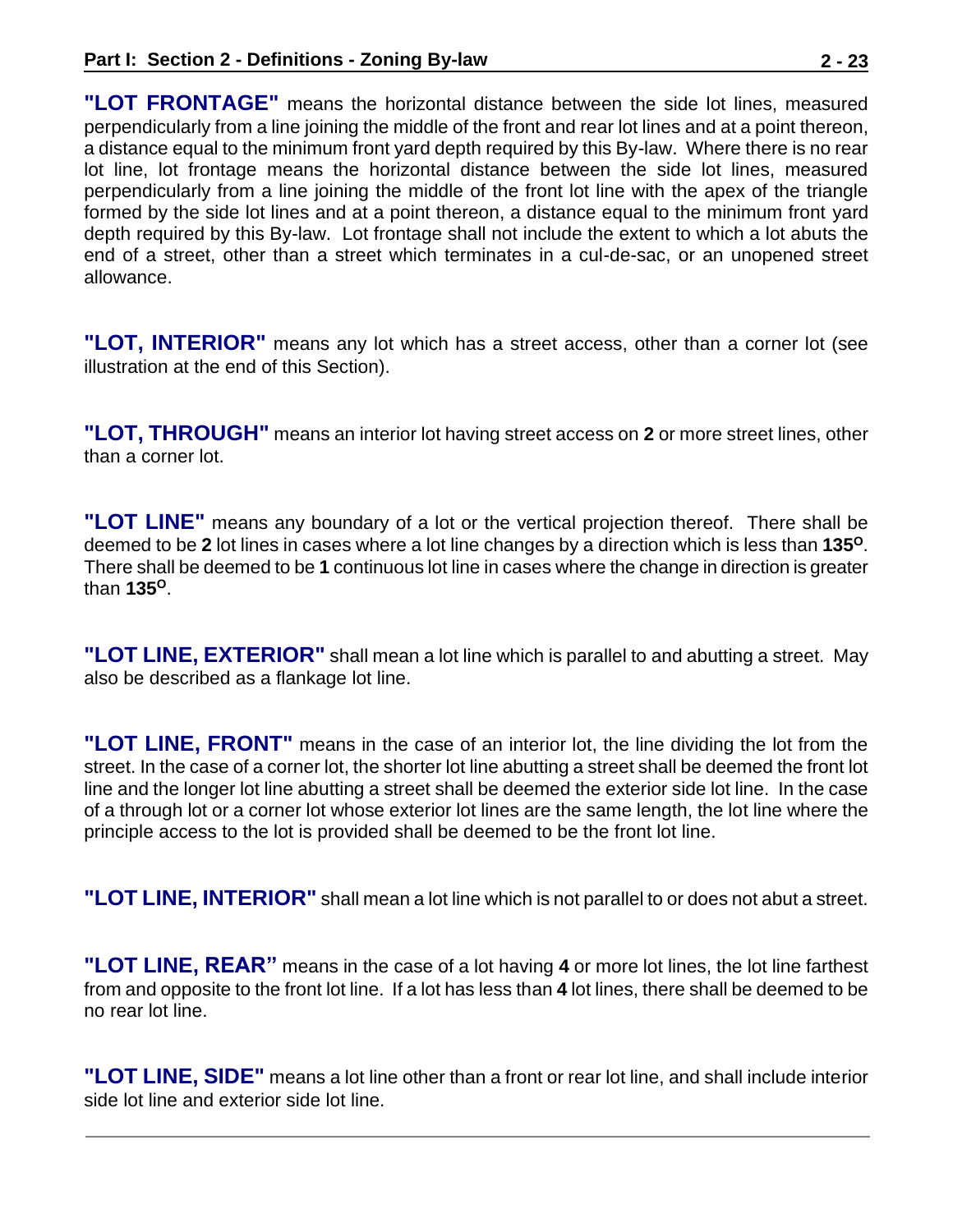#### **M**

<span id="page-23-0"></span>**"MANURE STORAGE AREA"** means land, building or structure used for the storage of manure generated by livestock, accessory to an agricultural use.

**"MANUFACTURING AND PROCESSING USES"** shall mean an industrial use exclusively for the carrying on of a fabricating, assembling, dismantling, or processing activity whether or not a finished article results therefrom.

**"MARINA"** means an establishment attached to the shore of a body of water which provides docking or mooring space for all types of marine pleasure craft and may include electricity, water and sewer services for these crafts as well as fueling facilities; such an establishment may also include those services and structures related to in-water and dry storage of marine pleasure craft, the sale, service and repair of such craft and commercial functions related to the boating public which are accessory and subordinate to the use of the lot as a boating facility.

<span id="page-23-1"></span>**"MEDICAL CENTRE/CLINIC"** means a building or that part of a building that is used by **1** or more physicians, surgeons, dentists, chiropractors or other medical practitioners together with their nurses, clerical and technical employees in the practice of these professions, but does not include any provision of bed accommodation for patients or any form of retail trade other than the sale of pharmaceutical goods and shall not include an "office". Without limiting the generality of the forgoing, a medical centre/clinic may include administrative offices, waiting rooms, treatment rooms, laboratories and pharmacies.

**"MINIMUM DISTANCE SEPARATION FORMULAE"** means formulae developed by the Province to separate uses so as to reduce incompatibility concerns about odour from livestock facilities. (For Information on the MDS formulae refer to Appendices "A").

**"MINOR INSTITUTION"** means the non-residential use of a building or any portion of a building by a group, organization or society whose primary purpose is the promotion of a public project, or a scientific, educational, literary or similar public or social objective and such use shall not be operated for profit.

**"MINI STORAGE WAREHOUSE"** means a building containing separate self storage units divided from the floor to the ceiling by a wall with an independent entrance from the exterior of the building, designed to be rented or leased on a short-term basis to the general public for private storage of personal goods, materials, vehicles, boats, trailers and equipment. *(115/2006)*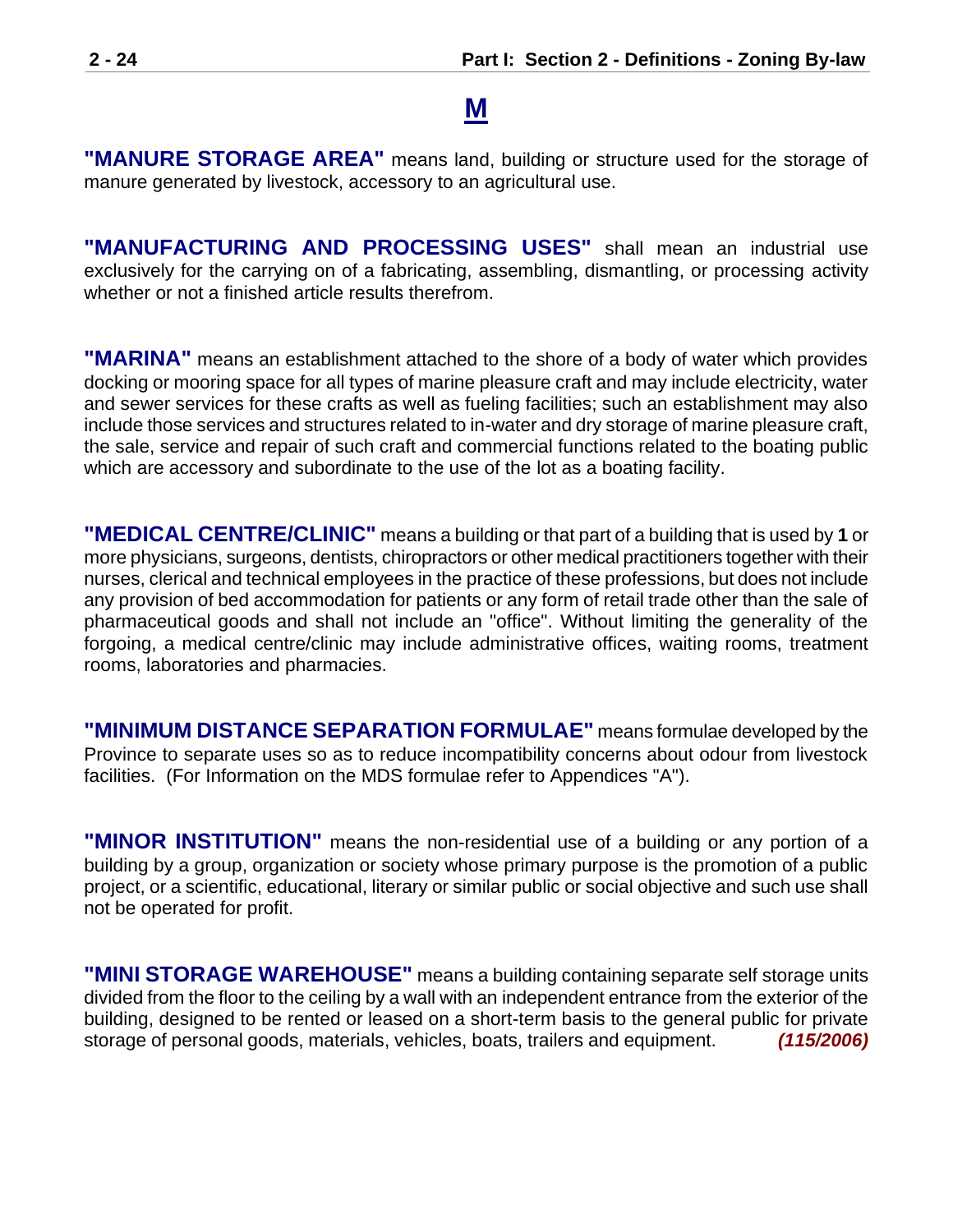**"MODULAR HOME"** means a prefabricated single detached dwelling built to a Canadian standard for site assembled and factory-built houses as required by the *Ontario Building Code*, constructed off-site in integral parts and designed to be transported once only to a final location, assembled on site and placed on a permanent foundation that is constructed in compliance with Part 9 of the *Ontario Building Code* and constructed so as the shortest side of such dwelling is not less than 6.0 metres in width. The shortest side of such dwelling may be less than 6.0 metres if established in a Private Residential Community Zone. A modular home shall not have, nor have removed, any component of a chassis including a base frame, wheels, axles, tow hitch or any machinery of a vehicle. *(92/2008)* 

**"MOTEL"** means a building, part of a building or group of buildings wherein accommodation without private cooking or housekeeping facilities is provided for transient lodgers, but which may include dining rooms and other public rooms and provided that each guest room or sleeping room may be entered from the exterior of the building. Sanitary facilities shall be included for each guest room or suite.

**"MOTOR HOME"** means a self-propelled recreational vehicle capable of being used for the temporary sleeping or eating accommodation of persons.

**"MOTOR VEHICLE"** means an automobile, motorcycle, all-terrain vehicle and any other vehicle propelled or driven otherwise than by muscular power; but does not include other motor vehicles running only upon rails, or a farm tractor, self-propelled implement of husbandry or roadbuilding machine.

**"MOTOR VEHICLE, COMMERCIAL"** as defined in the Highway Traffic Act R.S.O. 1990, Chap. H.8, as amended, means a motor vehicle having permanently attached thereto a truck or delivery body and includes ambulances, hearses, fire apparatus, buses and tractors designed for hauling purposes on the highway.

**"MULTIPLE OCCUPANCY BUILDING"** means any building that contains two or more units for occupancy by residential, commercial or institutional uses or a combination thereof. *(70/2019)*

**"MUNICIPALITY"** means the Corporation of the City of Sarnia.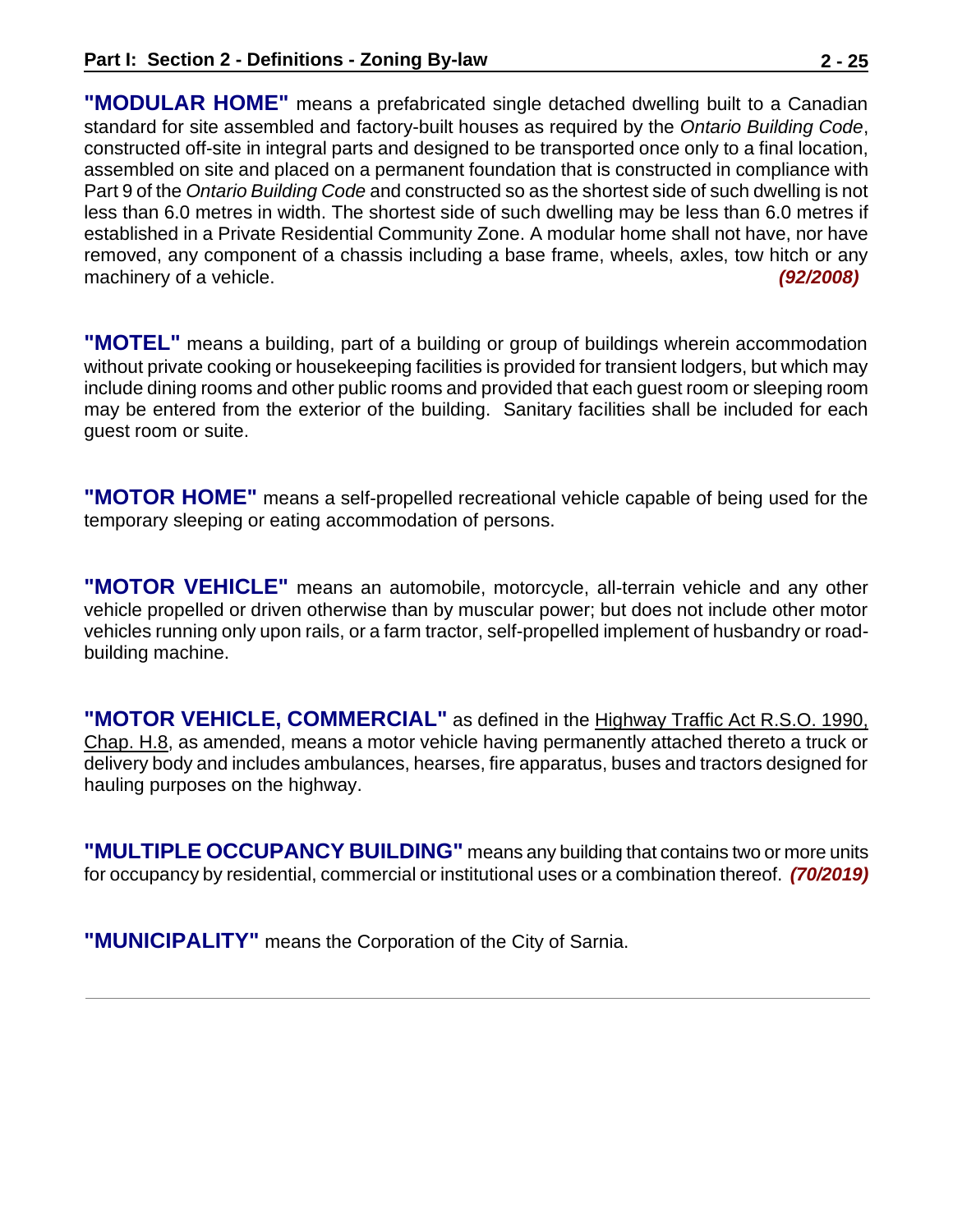#### **N**

<span id="page-25-0"></span>**"NIGHT CLUB"** means a privately owned establishment used primarily by club patrons for the consumption of alcohol and/or for dancing to live or recorded music and/or being entertained and includes facilities for the preparation and consumption of food and beverages and shall not include a restaurant, an adult entertainment establishment, a commercial recreation establishment and a social or service club as defined in this By-law.

**"NOISE EXPOSURE FORECAST (NEF) CONTOURS"** means contours produced by Transport Canada to provide a summation of noise from all aircraft types operating at an airport based on actual or forecast aircraft movements by runways and the time of day or night the event occurs.

**"NON-COMPLYING"** means a permitted use which does not comply with one or more regulations of this By-law for the Zone in which such building or structure is located on the date of passing of this By-law or amendments thereto.

**"NON-CONFORMING"** means a lawfully existing use, building or structure prohibited by this By-law in the Zone in which it is situate.

**"NURSING HOME"** as defined in the Nursing Homes Act, R.S.O. 1990, Chap. N.7, as amended, means any premises maintained and operated for persons requiring nursing care or in which such care is provided to **2** or more unrelated persons, but does not include any premises falling under the jurisdiction of the Homes for the Aged and Rest Homes Act, R.S.O. 1990, Chap. H.13, as amended, the Private Hospitals Act, R.S.O. 1990, Chap. P.24, as amended and the Public Hospitals Act, R.S.O. 1990, Chap. P.40, as amended.

**"NURSERY OR GARDEN CENTRE"** means the use of land, buildings or structures or part thereof where trees, shrubs, sod or plants are grown or stored for the purpose of transplanting, for use as stocks for building or grafting or for the purpose of retail or wholesale, together with the sale of soil, planting materials, fertilizers and similar materials and may include the storage of necessary machinery and vehicles used in connection with such business. Landscaping and gardening supplies may also be kept or be offered for sale or rent.

**"NUTRIENT MANAGEMENT PLAN"** means the science based process for optimizing the relationship between the land-based application of nutrients, farm management techniques, crop requirements, and land use and is consistent with standards and practices outlined in the Nutrient Management Plan - Best Management Practices published from time to time by the Ontario Ministry of Agriculture, Food and Rural Affairs.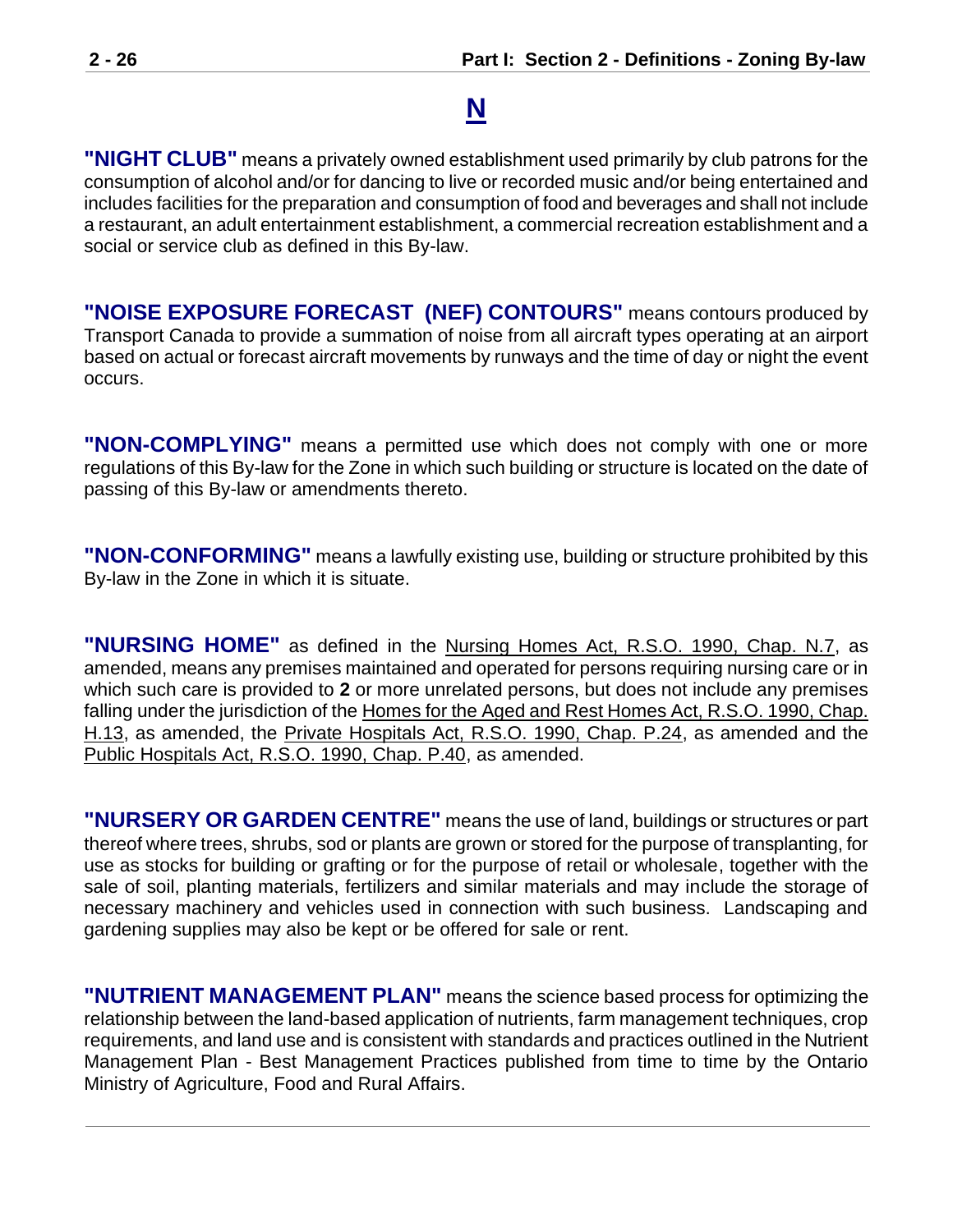### **O**

<span id="page-26-0"></span>**"OCCUPANCY"** means to reside in as owner or tenant on a permanent or temporary basis.

**"OFFENSIVE"** when used with reference to any use of any land or building means a hazardous use or a use which from its nature, or from the manner of carrying on the same, creates or is liable to create, by reason of destructive gas or fumes, dust, objectionable odours, noise, vibration or unsightly storage of goods, wares, merchandise, salvage, junk, waste or other material, a condition which is or may become hazardous or injurious to health or safety or which prejudices the character of the neighbourhood or which interferes with or may interfere with the normal enjoyment of any land or building.

**"OFFICE"** means a building or part thereof designed, intended or used for the practice of a profession, the carrying on of a business, and/or the conduct of public administration, but shall not include a medical centre/clinic or financial institution.

**"OPEN STORAGE"** shall mean the storage of goods, materials or commodities in a yard used by or produced by a permitted use and shall include the parking of more than one commercial motor vehicle or vehicle trailer (as defined by the Highway Traffic Act, R.S.O. 1970 Ch. 202 as amended) for a period of more than **24** hours on any one lot as defined by this By-law.

**"OUTDOOR PATIO"** means an uncovered and unenclosed area set aside out of doors to be used as an accessory eating area.

**"OUTDOOR SOLID FUEL COMBUSTION APPLIANCE"** means a solid fuel burning appliance/furnace used for the space heating of buildings, the heating of water or other such purpose; and which is located in a separate building or on the exterior of the building, which it serves. *(17/2007)*

**"OWNER"** means the person who holds legal title to a piece of property or has an equitable interest in the same.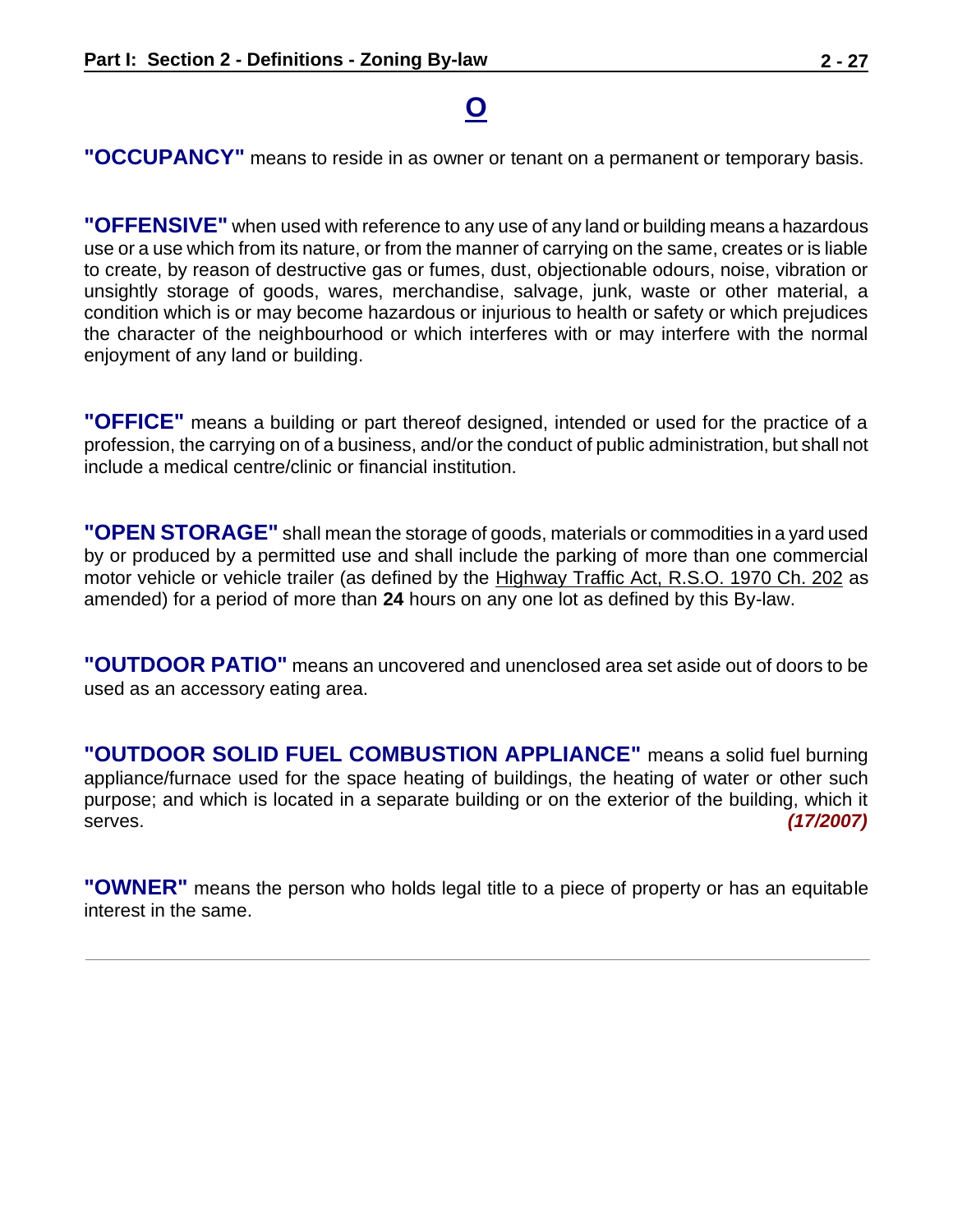### **P**

<span id="page-27-0"></span>**"PARK"** means an area, consisting largely of open space, which may include a recreational area, playground, play field or similar use, but shall not include a mobile home park or camping ground.

- a) **"PUBLIC PARK"** means a park owned or controlled by the Corporation or by any Ministry, Board, Commission or Authority established under any statute of Ontario or Canada.
- b) **"PRIVATE PARK"** means a park other than a public park.

**"PARK MODEL HOME"** means a manufactured building used or intended to be used as a building of residential occupancy designed and constructed in conformance with CAN/CSA-Z241 Series-M, 'Park Model Trailers'.

**"PARKING AREA"** means an area or structure provided for the parking of motor vehicles and includes any related aisles, parking spaces or driveways, accessible to or from a street or lane but shall not include any part of a street. A parking area may include a private garage.

**"PARKING LOT"** means any parking area other than a parking area accessory to a permitted use on the same lot that functions independently as a separate operation such as a commercial or municipal lot.

**"PARKING GARAGE/STRUCTURE"** shall mean a lot and a building or structure designed to be used for the parking of motor vehicles, and shall include the parking spaces, traffic aisles, ramps and driveways.

**"PARKING SPACE"** means a portion of a parking area, exclusive of any aisles or driveways, which may be used for the temporary parking or storage of a motor vehicle, accessible from an aisle, street or lane.

**"PAYDAY LOAN ESTABLISHMENT"** means the use of a building, or part thereof, in which personal loans are provided to consumers and which is regulated under the Payday Loans Act and shall not include a financial institution. *(13/2020)*

**"PERMITTED"** means permitted by this By-law.

**"PERSON"** means any human being, association, firm, partnership, corporation, agent or trustee, and the heirs, executors or other legal representative or a person to whom the context can apply according to law.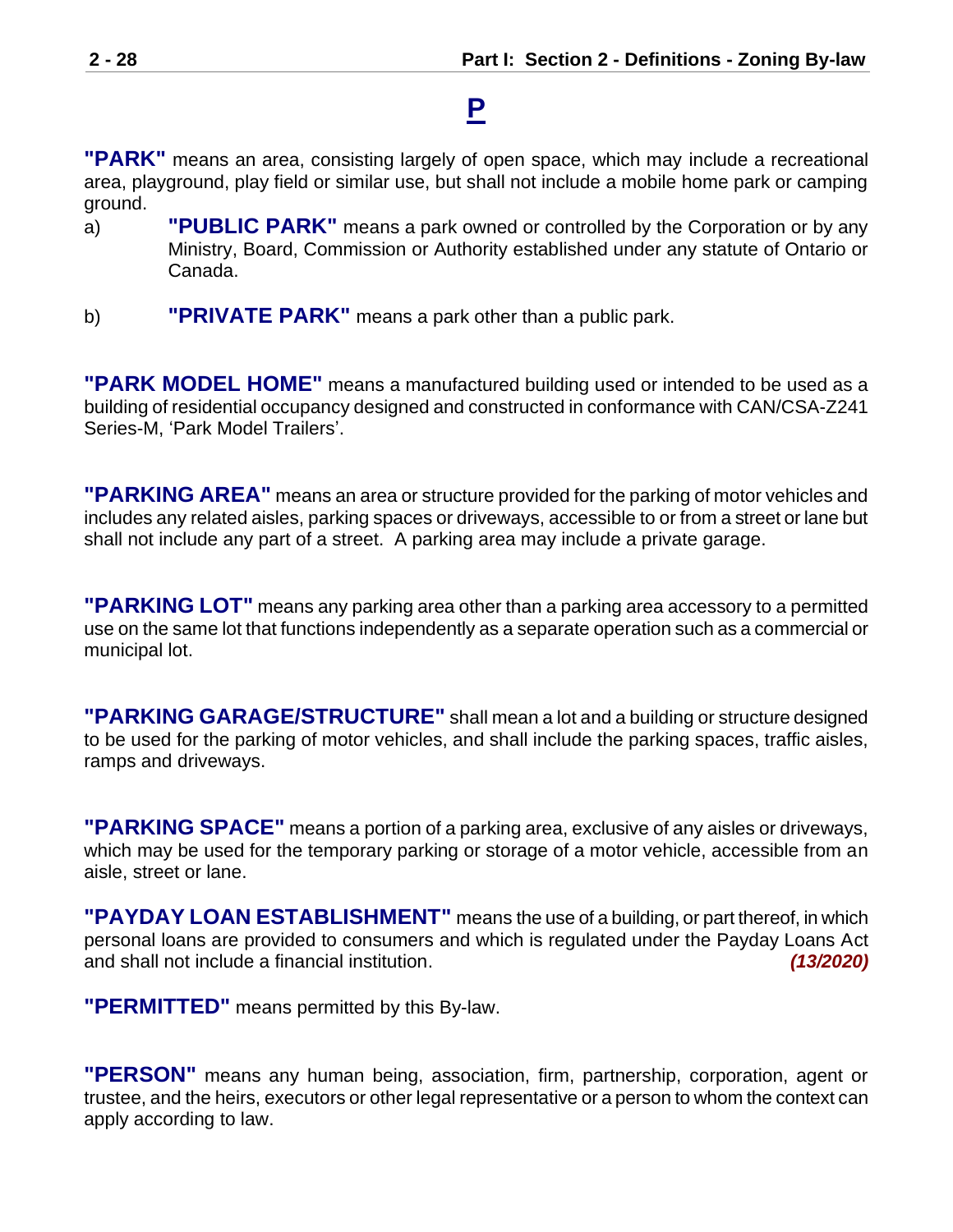**"PERSONAL SERVICE ESTABLISHMENT"** means a building, or a part thereof, in which persons are employed in furnishing services and otherwise administering to the individual and personal needs of persons, and including premises such as a barber, hairdresser, beautician, tailor, dressmaker, laundromat, dry cleaning and laundry depot, suntanning shop, brewing on premises establishment, pet grooming and a formal rental shop, but shall not include a body massage parlour. The sale of merchandise shall be permitted only as an accessory use to the personal service provided.

**"PHARMACY"** shall mean a retail store in which the main use is the retail sale of drugs, pharmaceutical products, medicines and drug sundries.

**"PIT"** shall mean a lot where unconsolidated gravel, stone, sand, earth, clay, fill, mineral or other material is being or has been removed by means of an open excavation to supply material for construction, industrial or manufacturing purposes, but does not include a wayside pit as defined by this By-law.

<span id="page-28-0"></span>**"PLACE OF WORSHIP"** means a building, structure or part thereof, which is primarily used by a religious organization for religious worship, services or rites, and may include religioussponsored accessory community uses such as a day nursery; religious school; a rectory or manse; offices; soup kitchen; food bank; and emergency shelter. *(26/2016)*

#### **"PLANTING STRIP"** (see [landscaped strip\)](#page-20-1)

**"PORCH"** means a covered entrance to a building.

**"PRINTING ESTABLISHMENT"** means a building used for the blueprinting, engraving, stereotyping, electro-typing, printing or typesetting, and shall include a duplicating shop and a letter-shop.

**"PRIVATE GARAGE"** means an accessory building or structure, attached to or detached from a dwelling, which is fully enclosed and used for the sheltering of permitted vehicles and storage of household equipment incidental to the residential occupancy and in which there are no facilities for the repairing or servicing of vehicles for gain or profit. This definition may include a carport or other open shelter.

**"PRIVATE HORSE PARK"** shall mean an area of land used for active or passive recreational purposes for such activities as harness racing, equestrian training and demonstration, horse farming all with related building, structures or facilities which may include, but are not necessarily limited to, a grandstand, barns, a track, an infield, pond or lake, restaurant and lounge and an auditorium.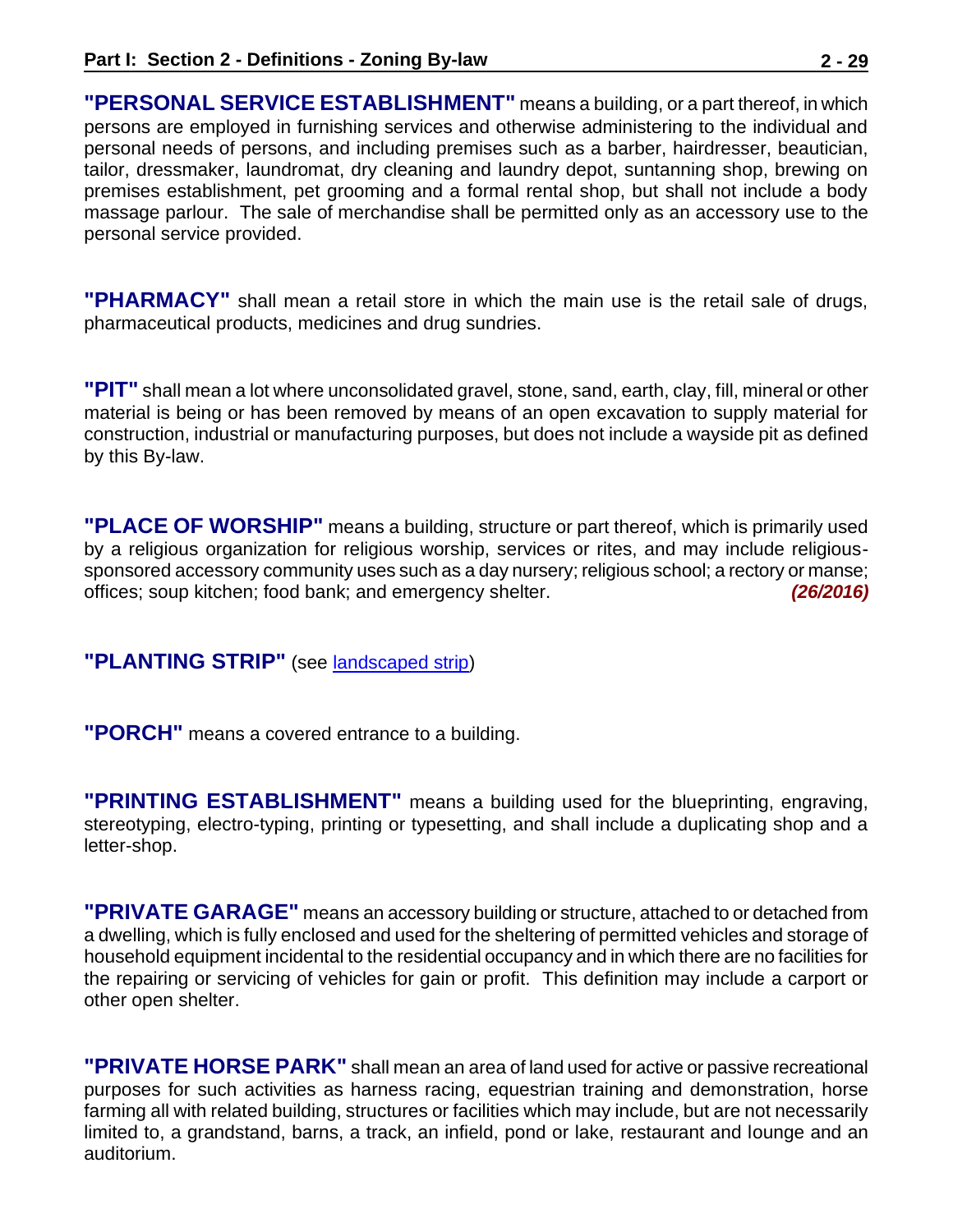**"PRIVATE RESIDENTIAL COMMUNITY"** shall mean a parcel of land containing **2** or more retirement community lots and which is under single management or ownership.

**"PRIVATE RESIDENTIAL COMMUNITY LOT"** shall mean a parcel of land within a private retirement community fronting on a private street which is intended for occupancy by either **1** park model trailer, **1** mobile home (permanent) or **1** single detached dwelling.

**"PUBLIC HALL"** means a labour union hall or other building or part thereof where members of the public gather together for the purpose of any meeting or entertainment and, except for labour union halls, at which an admission fee is charged, or where, after admission, a charge is made or a fee collected, or where such building or part thereof is rented or leased by any person or organization for any such function. May include cloak rooms, washrooms, kitchens and other service rooms used in connection therewith but does not include a theatre, school, church, or lodge when used for lodge purposes only; and for the purposes of this definition, "entertainment" means any dance, exhibition, concert, show, variety program, motion picture showing, public luncheon or dinner, game or sporting contest.

**"PUBLIC RECREATIONAL USE"** means the use of land, water and/or buildings for the purpose of passive and active recreation, as defined in this By-law, owned or controlled by the Corporation or by any Ministry, Board, Commission or Authority established under any Statute of Ontario or Canada.

**"PUBLIC USE, NON-RECREATIONAL"** means a building, structure or lot used for public services by the Corporation or the County, any local board of either the Corporation or the County, a Conservation Authority established by the Government of Ontario, any Ministry or Commission of the Government of Ontario or Canada.

**"PUBLIC UTILITY"** as defined in the Public Utilities Corporations Act, R.S.O. 1990, Chap. P.53, as amended, means any water works, gas works, electric heat, light or power works, telegraph or telephone lines and works for the transmission of gas, oil, water or electrical power or energy or any similar works supplying the general public with necessities or conveniences.

#### **Q**

<span id="page-29-0"></span>**"QUARRY"** means the use of land licensed under the Aggregate Resources Act, R.S.O. 1990, Chap. P.12 as amended, where consolidated rock has been or is being removed by means of an open excavation to supply material for construction, industrial or manufacturing purposes, but does not include a wayside pit or quarry.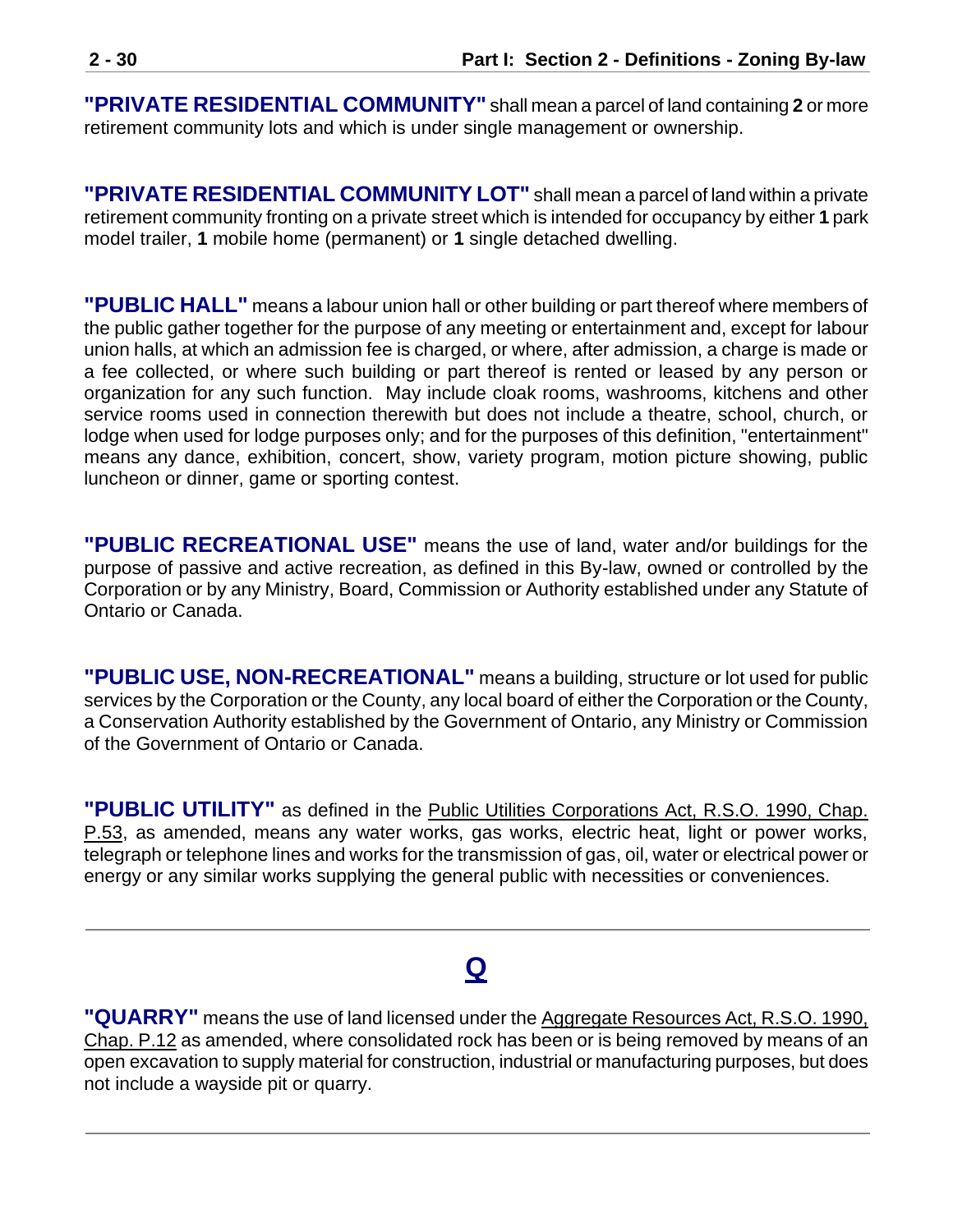### **R**

<span id="page-30-0"></span>**"RADIO AND TELEVISION TRANSMISSION ESTABLISHMENT"** shall mean a commercial establishment which has its primary function the broadcast or reception of television or radio signals.

**"RAIL OR WATER TRANSPORTATION TERMINAL"** means a rail or shipping facility designed and managed for the transshipment of goods, materials, products or passengers.

#### **"RECREATIONAL VEHICLE, TRAILER AND MARINE SALES AND SERVICE**

**ESTABLISHMENT"** means land and/or buildings used for the display for sale of travel trailers, recreational vehicles, boats and includes the servicing, repairing, cleaning, painting, polishing and greasing of such vehicles, trailers and boats and the sale of accessories and related products and the leasing or renting of such vehicles, but does not include a motor vehicle sales establishment as defined in this By-law.

**"RECYCLING DEPOT"** means a permanent or temporary facility where used or scrap materials are separated into recoverable resources for reuse, but shall not include an automobile wrecking establishment. *(139/2002)*

#### **"RELIGIOUS ORGANIZATION"** means an association of persons:

- (a) that is charitable according to the law of Ontario;
- (b) that is organized for the advancement of religion and for the conduct of religious worship, services or rites; and
- (c) that is permanently established both as to the continuity of its existence and as to its religious beliefs, rituals and practices, and includes an association of persons that is charitable according to the law of Ontario and that is organized for the advancement of and for the conduct of worship, services or rites of the Buddhist, Christian, Hindu, Islamic, Jewish, Baha'i, Longhouse Indian, Sikh, Unitarian or Zoroastrian faith, or a subdivision or denomination thereof. *(26/2016) (26/2016)*

**"RENOVATION"** means the repair and restoration of a building or structure to a good condition but shall not include its replacement.

**"REPAIR AND RENTAL ESTABLISHMENT"** means a business engaged in maintaining, repairing, installing and renting articles and equipment for household, personal, construction and industrial use such as: radios and television, refrigeration and air conditioning, appliances, watches, clocks and jewellery, upholstery and furniture repair, power tools, mobile construction equipment and moving equipment. This does not include any other use specifically referred to or defined in this By-law.

**"REPLACEMENT"** when used in reference to a building or structure or part thereof, means the removal and rebuilding, repairing or restoring of more than **25%** of the total building or structure.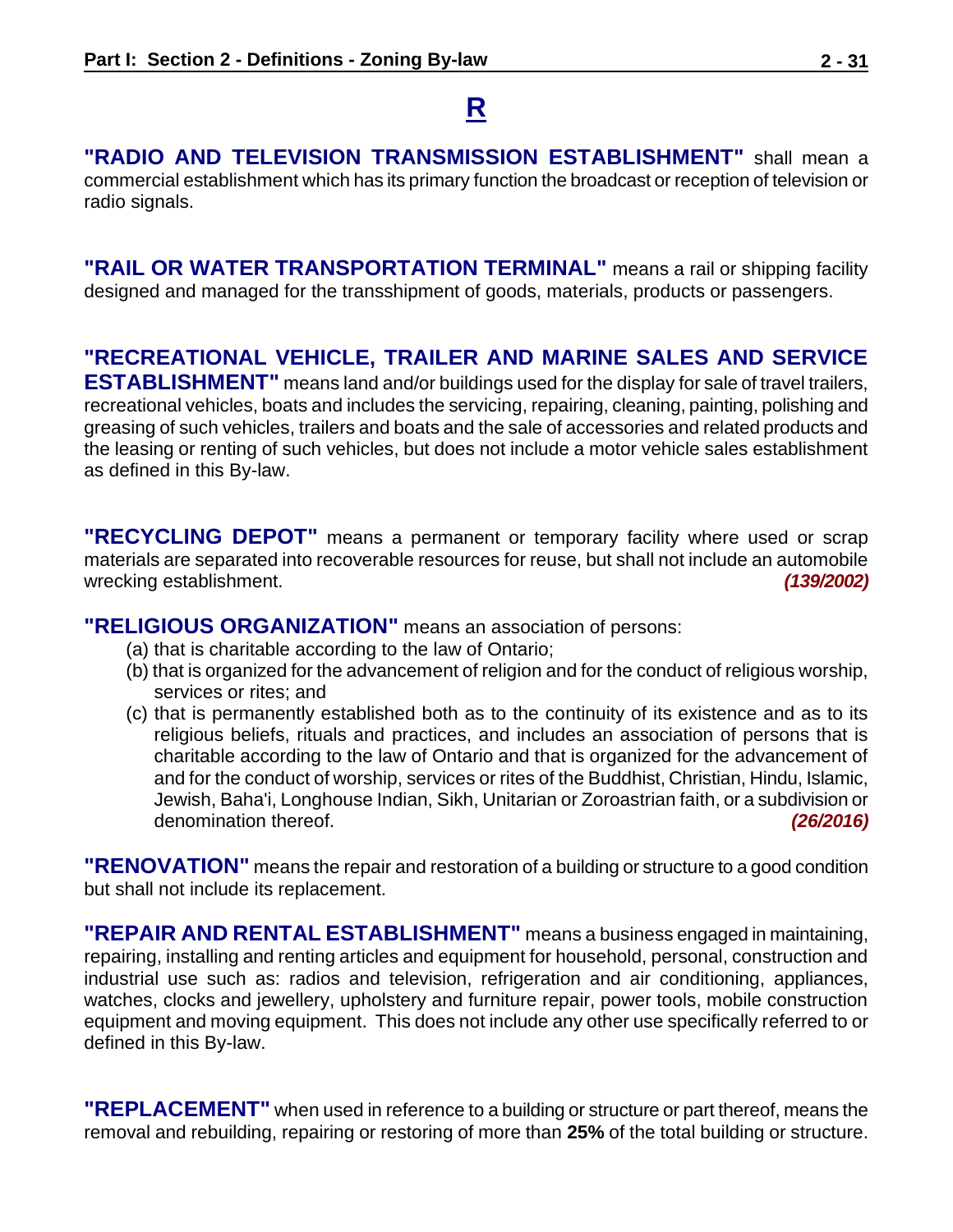**"RESEARCH AND DEVELOPMENT ESTABLISHMENT"** means a building or part thereof used by raw material development and testing firms; processed products development and testing firms; and chemical and biological products development and testing firms.

**"RESIDENTIAL CARE FACILITY"** means a family home, group care facility, or similar facility for **24** hour non-medical care of persons in need of personal services, supervision or assistance essential for sustaining the activities of daily living or for the protection of the individual.

**"RESOURCE EXTRACTION"** means the use of land for the drilling, production from the ground, and storage of, natural gas, brine or salt but excluding the refining of said products.

**"RESTAURANT"** means a building or part of a building where food and beverages are prepared and offered for sale to the public for consumption either on or off the premises and as an accessory use thereto, may provide patrons with entertainment. Restaurants include such uses as a cafe, cafeteria, ice cream parlour, tea or lunch room, dairy bar, donut shop, coffee shop, snack bar or refreshment room or stand.

**"RETAIL"** shall mean the sale of goods, wares, merchandise, substances and articles to the final consumer or end user.

**"RETAIL ESTABLISHMENT"** means a building or part of a building in which goods, wares, merchandise, substances, articles or things are offered or kept for retail sale to the public.

**"RETIREMENT HOME"** means a residence providing accommodation primarily for retired persons or couples where each private bedroom or living unit has a separate private bathroom and separate entrance from a common hall but where common facilities for the preparation and consumption of food are provided, and common lounges, recreation rooms and medical care facilities may also be provided.

**"RIDING SCHOOL"** means the commercial use of land and buildings for the instruction of persons in the manner of riding horses and may include the boarding or stabling of horses.

**"ROOMING OR BOARDING HOUSE"** means a dwelling where **3** or more persons are accommodated for gain without separate cooking and washroom facilities, for not less than a week, but shall not include a hotel, motel, hospital, group home, or crisis care facility.

<span id="page-31-0"></span>**"ROAD"** means a street as defined in this By-law.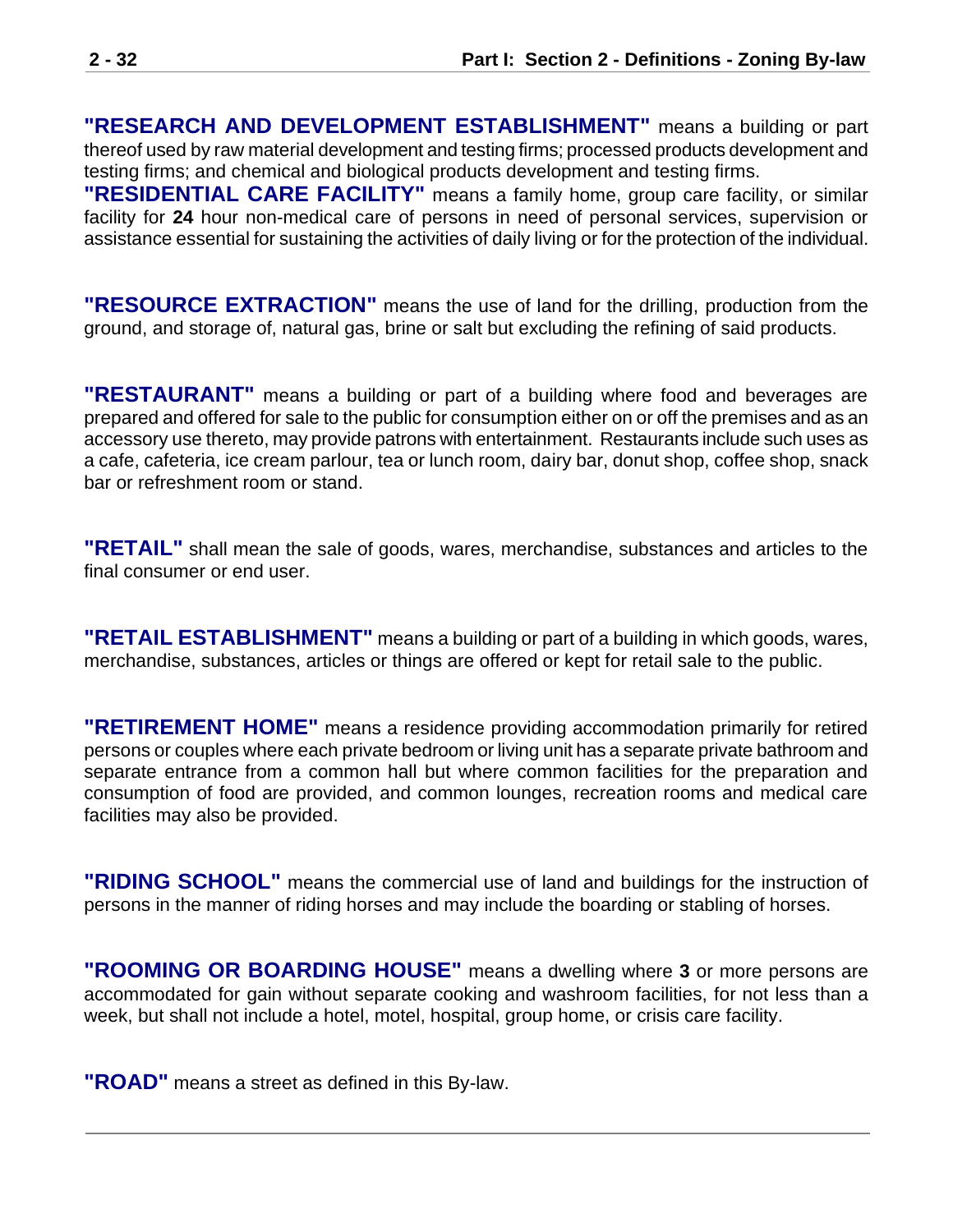### **S**

**"SALVAGE YARD"** means a lot, building or structure used for wrecking, dismantling, storing or selling second hand goods, wares or materials including, but not so as to limit the generality of the foregoing includes: rags, bones, bottles, metals, clothing, furniture, paper, machinery, building materials and vehicles and parts thereof.

**"SCHOOL"** means a school under the jurisdiction of a Board of Education, under the Education Act, a school operated on a non-profit basis and under charter granted by the Province of Ontario, or a private school and shall include a day-care centre, or part of a day-care centre, that is located within. *(75/2015)*

**"SCHOOL, COMMERCIAL"** means a school other than an academic school where instruction is given for hire or gain and includes the studio of a dance teacher, or music teacher, an art school, vocational, business or trade school.

**"SERVICE ESTABLISHMENT"** means an establishment other than an automotive use, that provides a non-personal service and craft to the public, including, but not necessarily restricted to: a bakery, a blacksmith's shop, a carpenter's shop, a catering establishment, a dairy, an egg grading station, electrician's shop, a furrier's shop, lawn care establishments, a machine shop or a monument engraving shop, a merchandise service shop, a painter's shop, a plumber's shop, a printer's shop, a tinsmith's shop, an upholsterer's shop, a welding shop and a well driller's establishment.

**"SETBACK"** means the minimum horizontal distance between a lot line and the nearest part of the foundation of any building or structure on the lot or the nearest open storage use on the lot.

**"SHIPPING CONTAINER"** means a pre-fabricated metal container or *structure* having a floor, ceiling or roof, walls, and door(s) that is specifically designed for storage of goods and materials while under transport by ship, rail or truck. For the purpose of this definition, a shipping container does not include a motor vehicle or transport trailer. Shipping containers which are modified to other uses defined by this By-law (such as a dwelling or restaurant) are no longer shipping containers.

**"SHIPPING CONTAINER, MODIFIED"** means a shipping container altered from its original state and appearance to be used a main building or part thereof, and shall include foundations, windows and doors, and external painting or cladding, as well as all provisions required under the *Ontario Building Code* and *Fire Code* for the building's intended use. *(47/2017)*

**"SHOPPING CENTRE"** shall mean a lot and a building or structure, or portion thereof, or group of buildings, located in a Commercial Zone, containing at least **3** individual commercial uses designed, developed and managed as a comprehensive development for which common loading spaces, parking areas, landscaping areas and other common facilities may be provided.

**"SHORELINE MANAGEMENT AREAS"** means areas identified by the St. Clair Region Conservation Authority to define the hazard limits adjacent to the Lake Huron shoreline. These areas are based on the characteristics of the shoreline related to bluff height and each development. Development is either prohibited or restricted within these areas.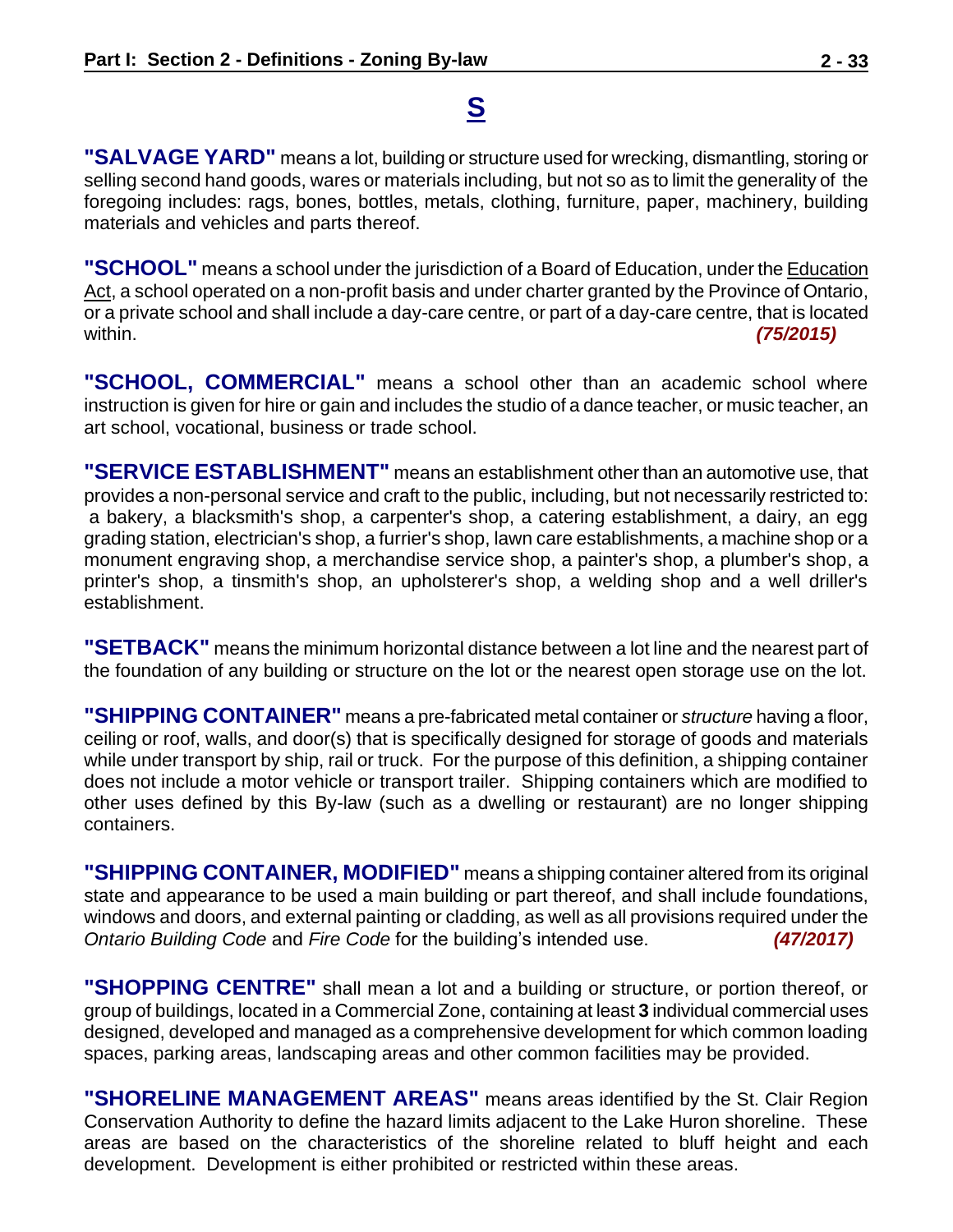**"SLEEP DISORDER CLINIC "** is a licensed Independent Health Facility (IHF) dedicated to improving health and promoting wellness by providing accommodation for overnight observation of a person sleeping and in which continuous monitoring and tests are done in a private specialized Sleep Laboratory by qualified Sleep (Polysomonography) Technologists. The IHF also engages the support of vendors registered with the Ontario Ministry of Health, ADP (Assistive Devices Program) for the provision of assisted devise which may include accessory home care vendor sales associated with the treatment of sleep related and respiratory related disorders only.

**"SLOT MACHINE CASINO"** shall mean buildings or structures used for the playing of slot machines as defined by the Criminal Code of Canada and which are regulated by the Alcohol and Gaming Control Commission as authorized under the Gaming Control Act, 1992, and the Criminal Code of Canada as amended from time to time.

**"SOCIAL OR SERVICE CLUB"** means a social, recreational, cultural or country club located on privately owned lands which provides social and recreational facilities for the use of club members and includes the premises of a fraternal organization, but does not include a public hall or a commercial recreation establishment.

**"SOLAR ELECTRIC POWER"** means the use of land, buildings and structures to capture energy from the sun and convert it to electricity and sell it to a power authority." *(174/2007)*

**"SOUP KITCHEN"** means a building or part of a building where free meals are served by a non-profit or charitable organization to those who are in need, homeless or destitute. *(26/2016)*

**"STOREY"** shall mean that portion of a building other than a cellar or attic storey which is included between one floor level and the next higher floor level or the ceiling and which is not less than **2.25m** nor more than **4.25m** in height.

**"STOREY-HALF"** shall mean that portion of a building situated within the roof or having its floor level not lower than **1.25m** below the line where the roof and interior enclosing walls meet, and having a roof not steeper than **45<sup>O</sup>** above the horizontal.

**"STORMWATER MANAGEMENT FACILITY"** means a facility approved by the Ministry of the Environment which provides quality and/or quantity control for stormwater generated by a development area.

**"STREET"** means a public thoroughfare intended for vehicular traffic and which is under the jurisdiction of either the Corporation, the County or the Province of Ontario. This definition shall not include any lane or private right-of-way.

**"STREET ACCESS"** means, when referring to a lot, that such lot has a lot line or portion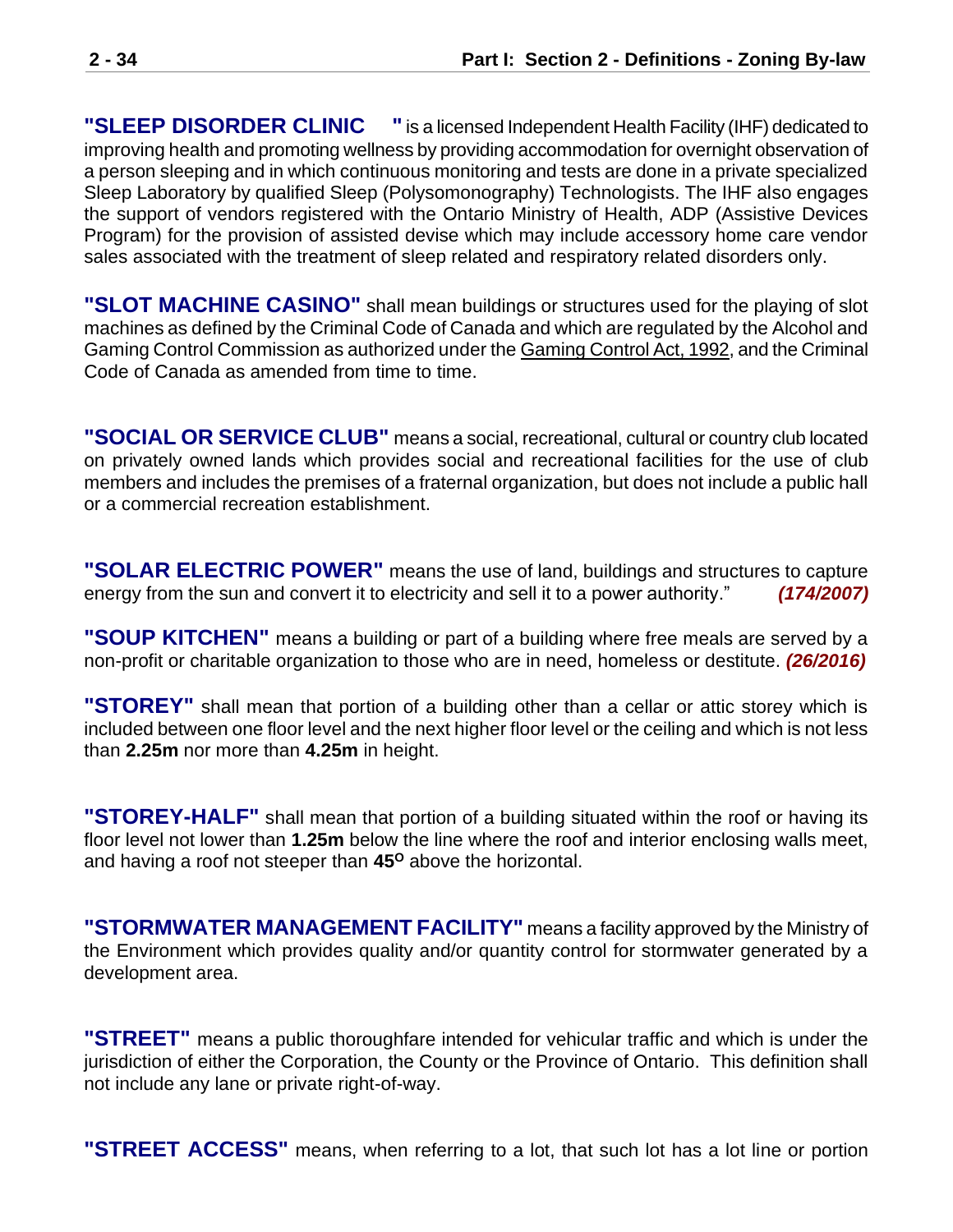thereof which is also a street line.

**"STREET ALLOWANCE"** shall have a corresponding meaning to a **"Street"**.

**"STREET LINE"** means the limit of the street allowance and is the dividing line between a lot and a street.

**"STUDENT RESIDENCE"** means a building which provides living accommodations exclusively for persons (and their families) who are enrolled as students at a University or College, and other supervisory and maintenance personnel associated with the operation of the building.

**"STUDIO"** means a building or part thereof used as the workplace of a photographer, crafts person or artist, or for the instruction of art, music, dancing, languages or similar disciplines. The sale of any products produced on the premises may be permitted only as an accessory use.

## **T**

<span id="page-34-0"></span>**"TAXI STAND"** means a lot or building used as a dispatch office and the parking of taxis and/or limousines when not engaged in transporting persons or goods.

**"TEMPORARY BUILDINGS AND STRUCTURES"** means the use of land or a building for a sales office, construction office or tool shed, or for the storage of scaffolds, equipment and material which is incidental to and necessary for construction work in progress for so long as the same are necessary for construction which has neither been finished nor abandoned; and in all Zones "temporary use" shall include the continued use of an existing building on a lot during the construction of a building intended to replace such building provided that: *(29/2003)*

- (i) In no case may such existing building remain undemolished on the lot for longer than **60** days after the building intended to replace such existing building is ready in whole or in part for occupancy, or **2** years after the date of issue of the building permit for the building intended to replace such existing building, whichever comes first;
- (ii) Safety and emergency access are provided and maintained to the satisfaction of the Chief Building Official of the City of Sarnia and the Chief of the Fire Department of the City of Sarnia; and
- (iii) The minimum parking requirements for use of the existing building on the lot continue to be provided on the lot until the existing building is vacated.

**"TEMPORARY USE"** means a use permitted for a temporary period by By-law passed under Section 39 of the Planning Act.

**"TERMINAL GRAIN ELEVATOR"** means an establishment for the storing, receiving,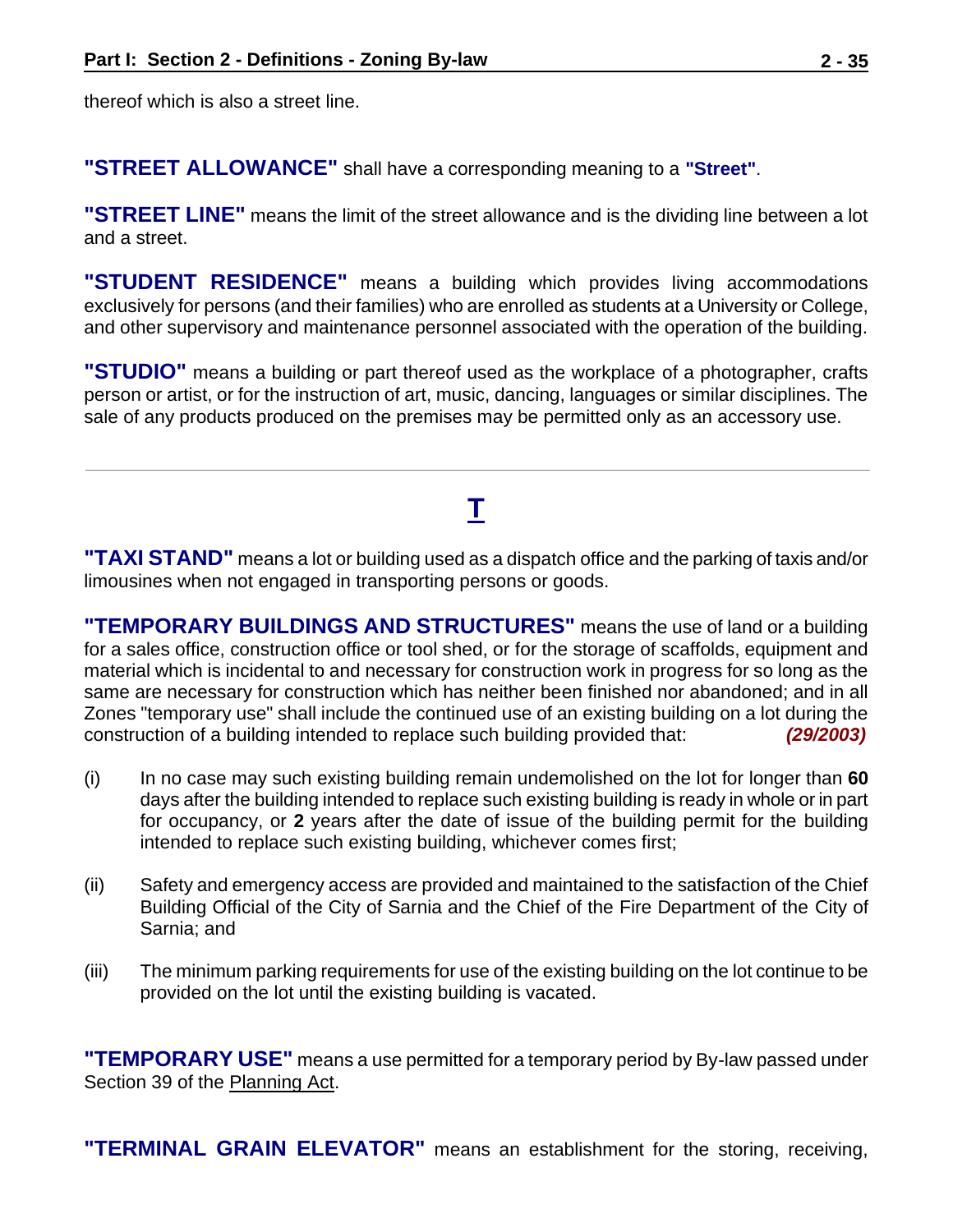shipping of grain and similar agricultural products, and includes associated offices, weigh scales, and accessory uses.

**"THEATRE"** means a building or part of a building which is used for the presentation of musical, theatrical, or film performance and shall include accessory uses such as lounges, dressing rooms, workshops, and storage areas.

**"TOP-OF-BANK"** means a line delineated at a point where the oblique plane of the slope associated with a water course or lake, meets the horizontal plane.

**"TOURIST CENTRE"** means any land, buildings or structures used for the purpose of providing tourist information and activities to the travelling public.

**"TRANSITIONAL HOUSING FACILITY"** means a supervised temporary residence comprised of beds in apartment style units with a maximum of 5 beds per unit with each unit containing a private bedroom and common areas such as washroom, kitchen and living room for persons in a housing crisis in need of longer term housing accommodation with associated support programming to assist in the development and enhancement of necessary life skills for the purposes of retaining permanent sustainable independent housing. *(6/2008)*

**"TRAVEL TRAILER"** means a vehicle designed, intended and used exclusively for travel, recreation and vacation and which is either capable of being drawn by a passenger vehicle and shall include tent trailers, and similar transportable accommodation excepting a single or double wide mobile home.

**"TRUCK STOP"** means the use of any land, buildings or structures upon which a business, service or industry involving the maintenance, servicing, storage or repair of commercial vehicles is conducted or rendered including the dispensing of motor fuel or petroleum products directly into motor vehicles, the sale of accessories or equipment for trucks and similar commercial vehicles. A truck stop may also include overnight accommodation, laundry and shower facilities for the use of truck crews, and restaurant facilities.

**"TRUCK TRANSPORT TERMINAL"** means a building, structure, or lot used for the parking, storage, repairing, or dispatching of commercial motor vehicles or trailers as defined by the Highway Traffic Act, R.S.O. 1990, Chap. H.8, as amended.

### **U**

<span id="page-35-0"></span>**"UNDERGROUND PARKING AREA"** means an accessory building or a portion of a building for the parking of passenger motor vehicles which has no part thereof other than the entrance or exit above ground at any point.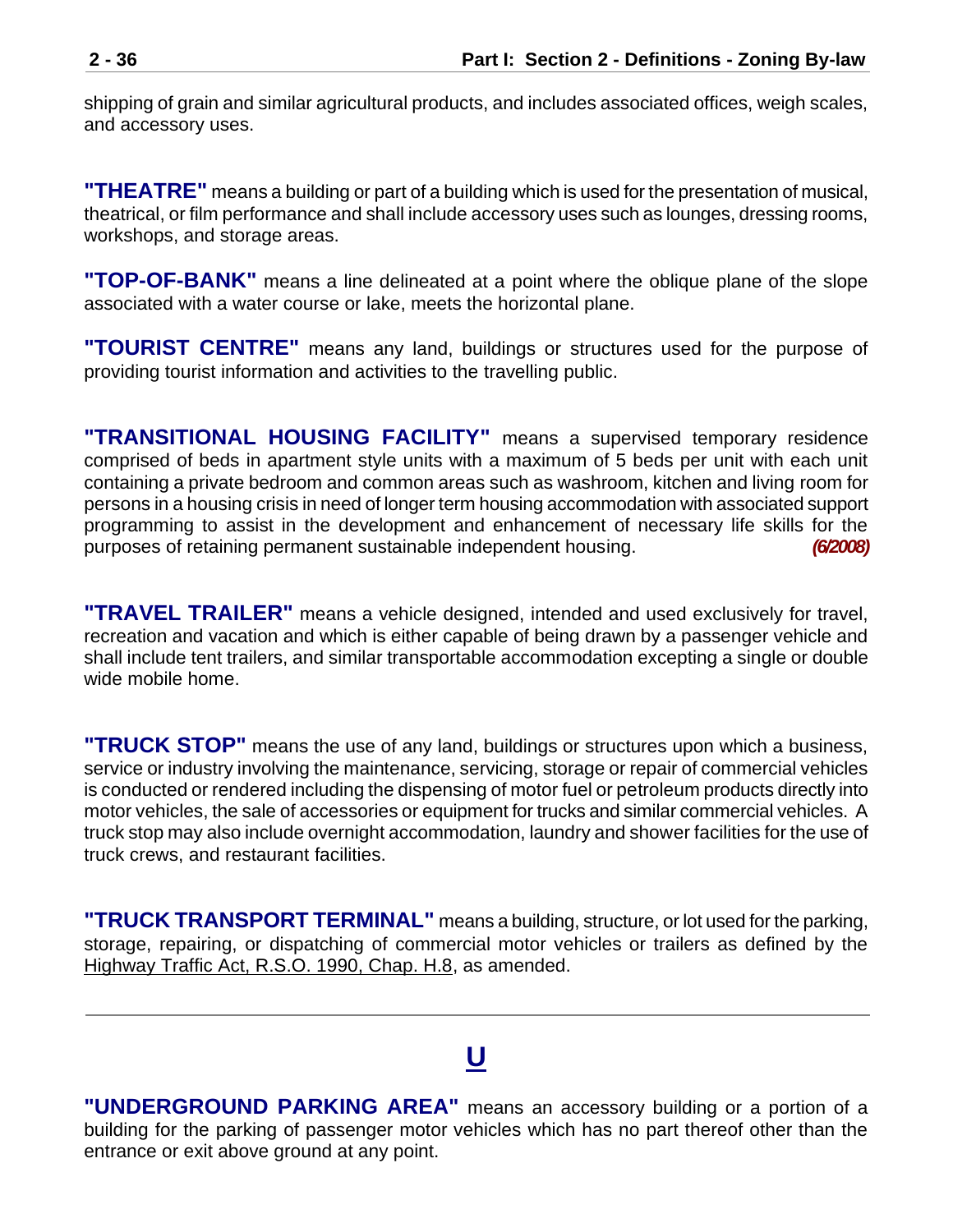**"USE"** where it appears as a noun, means the purpose for which a lot, building or structure, or any combination thereof is designed, arranged, occupied or maintained.

**"UTILITY SERVICE BUILDING"** means a building used in connection with the supplying of Public Utilities including a water and sewage pumping station, a water storage reservoir, a gas regulator building, an electric sub-station, a telephone exchange building or similar buildings.

#### <span id="page-36-0"></span>**W**

**"WAREHOUSE"** means a building or structure or part thereof used or intended to be used for the storage and display of goods, merchandise or materials, and may include the carrying out of commercial transactions involving the sale of such goods, merchandise and materials solely by wholesale.

**"WASTE TRANSFER STATION"** means a building or lot used for the temporary storage and collection of waste into bulk containers for further transport to a landfill site, recycling depot or other waste disposal facility as approved under the Environmental Protection Act. *(41/2004)*

**"WAYSIDE PIT" OR "WAYSIDE QUARRY"** means a temporary pit or quarry opened and used by a public road authority solely for the purpose of a particular project or contract of road construction and not located on the road right-of-way.

**"WHEELCHAIR RAMP"** means a sloping way, such as a sloping floor or a walk leading from one level to another, and is intended to be used by all disabled persons in wheelchairs and by people with other limitations who prefer not to use stairs; it does not include a loading ramp designed and intended for loading or unloading goods or materials; a wheelchair ramp shall not exceed **1.5m** in width.

**"WHOLESALE ESTABLISHMENT"** means any establishment which sells merchandise to others for resale and/or to industrial or commercial users.

### **Y**

<span id="page-36-1"></span>**"YARD"** means a space, appurtenant to a building or structure, located on the same lot as the building or structure, and which space is open, uncovered and unoccupied from the ground to the sky except for such accessory buildings, structures or uses as are specifically permitted elsewhere in this By-law.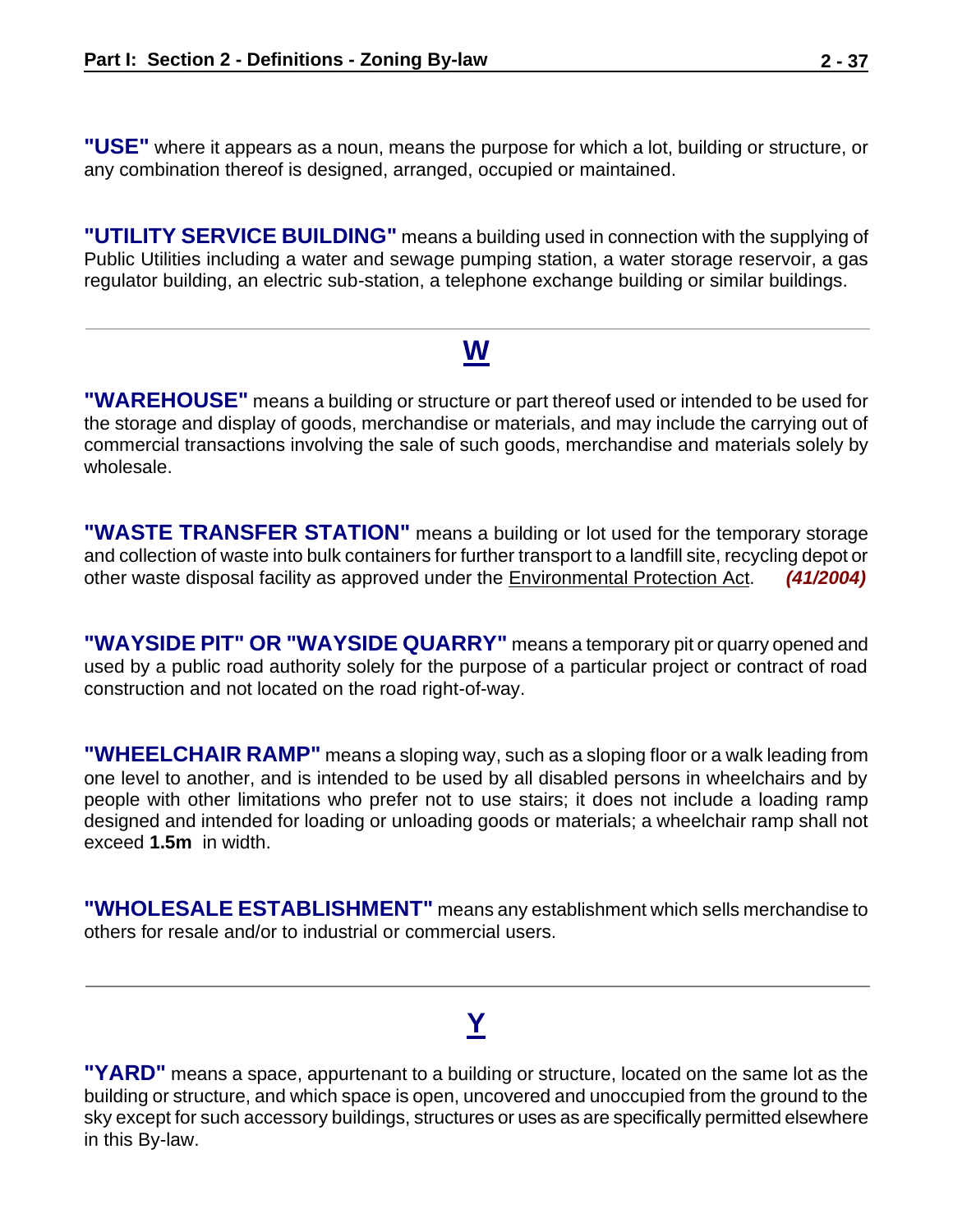**"YARD, FRONT"** means a yard extending across the full width of the lot between the front lot line of the lot and the foundation of any main building on the lot.

**"YARD, FRONT DEPTH"** means the least horizontal dimension between the front lot line of the lot and the foundation of any building or structure on the lot, or the nearest open storage use on the lot.

**"YARD, REAR"** means a yard extending across the full width of the lot between the rear lot line of the lot and the foundation of any main building on the lot. If there is no rear lot line, there shall be deemed to be no rear yard.

**"YARD, REAR DEPTH"** means the least horizontal dimension between the rear lot line of the lot and the foundation of any building or structure on the lot, or the nearest open storage use on the lot.

**"YARD, REQUIRED"** means a yard with the minimum front yard depth, rear yard depth, or side yard width required by the provisions of this By-law.

**"YARD, SIDE"** means a yard extending from the front yard to the rear yard and from the side lot line of the lot to the foundation of any main building on the lot. In the case of a lot, which has no rear lot line, the side yard shall extend from the front yard to the opposite side yard. **"SIDE YARD WIDTH"** means the least horizontal dimension between the side lot line of the lot and the foundation of any building or structure on the lot, or the nearest open storage use on the lot.

**"YARD, EXTERIOR SIDE"** means a side yard immediately adjoining a street, extending from the front yard to the rear lot line. May be referred to as a flankage side yard.

**"YARD, INTERIOR SIDE"** means a side yard other than an exterior side yard.

#### **Z**

<span id="page-37-0"></span>"**ZONE**" means a designated area of land use shown on Schedule >A= of this By-law.

**"ZONE BOUNDARY"** shall mean a line dividing two or more different Zones as herein defined.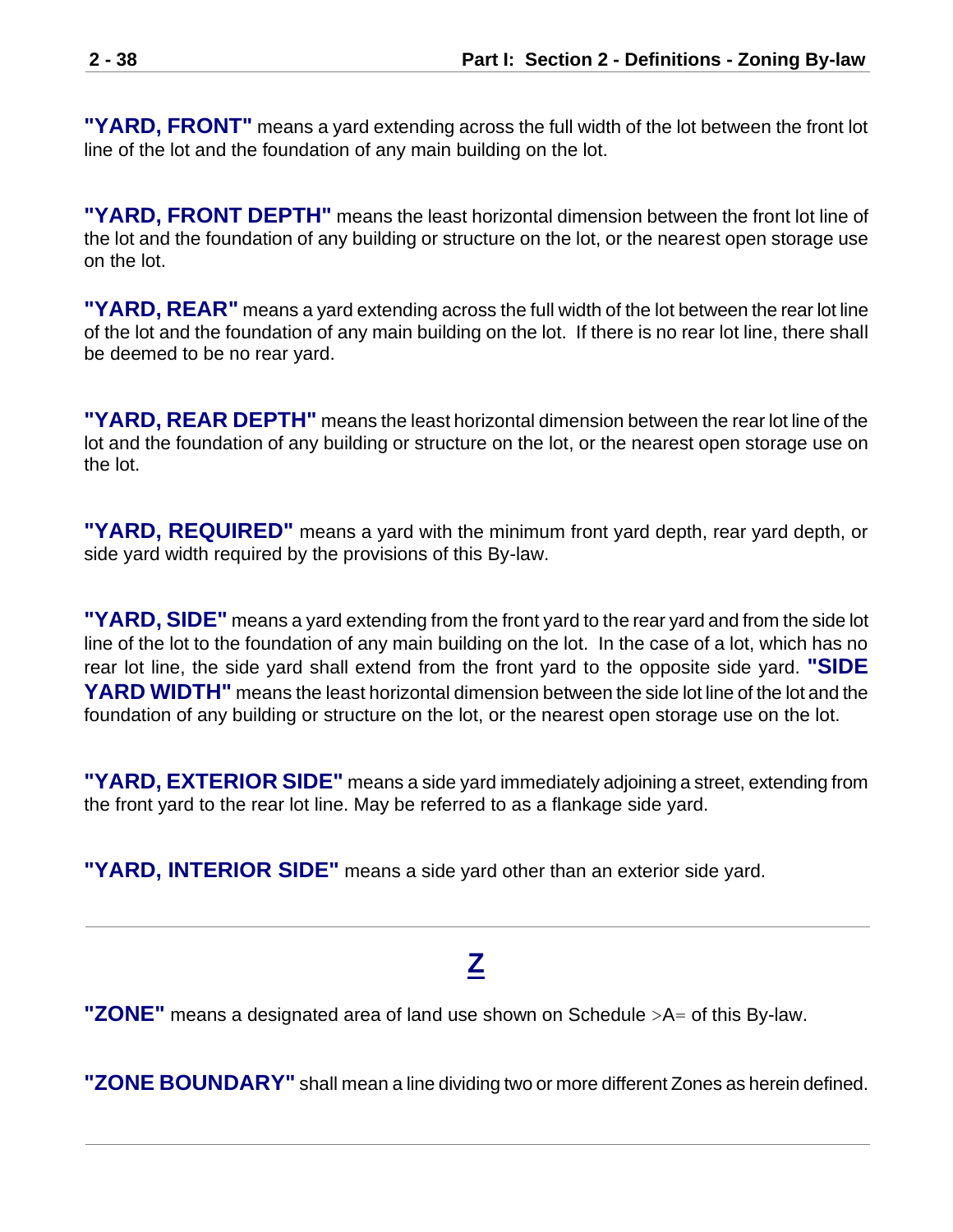# <span id="page-38-0"></span>**ILLUSTRATION OF LOT DEFINITIONS**



CONVENIENCE AND DO NOT FORM PART OF THIS BY-LAW.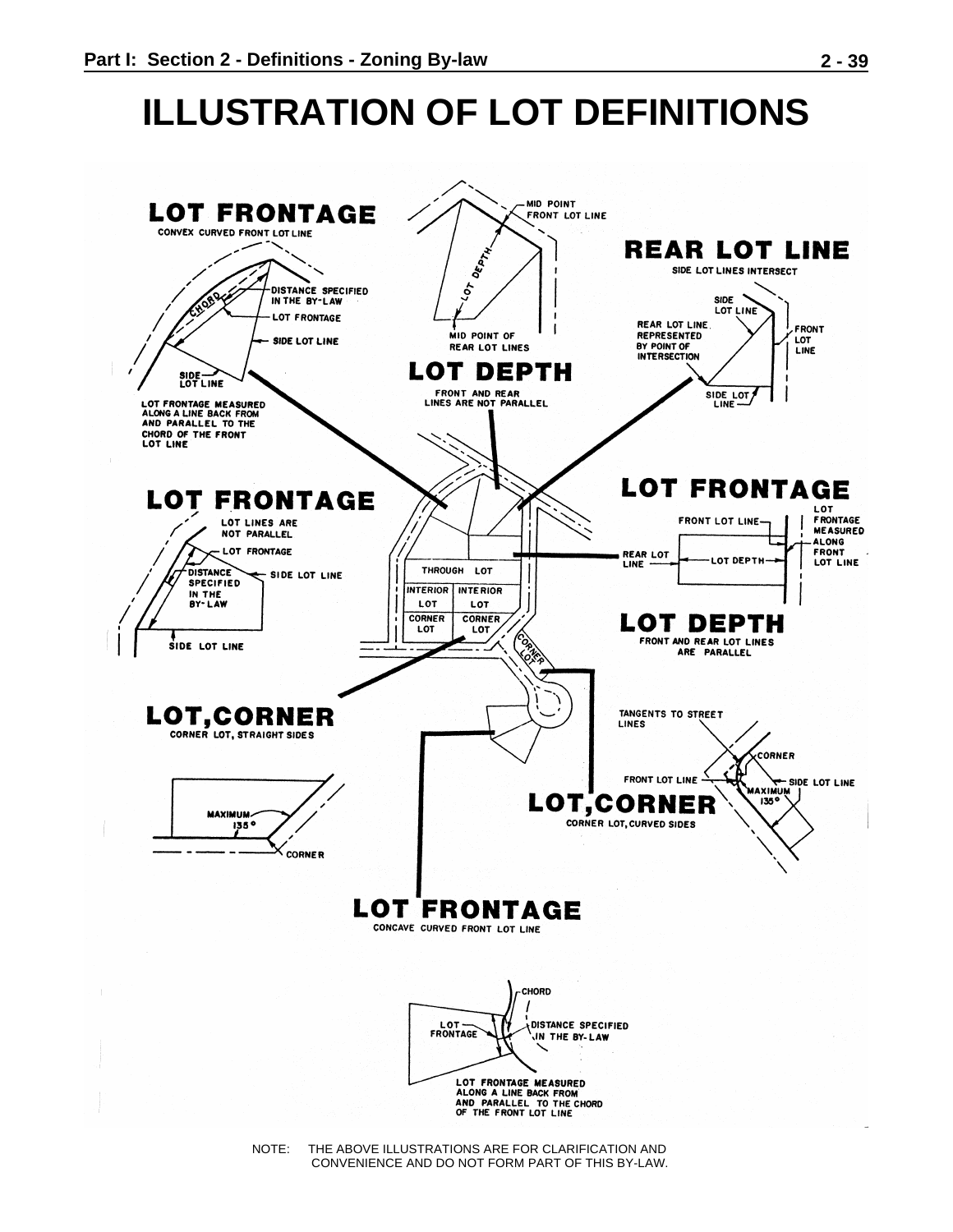# **ILLUSTRATION OF YARD DEFINITIONS**



NOTE: THE ABOVE ILLUSTRATIONS ARE FOR CLARIFICATION AND CONVENIENCE AND DO NOT FORM PART OF THIS BY-LAW.